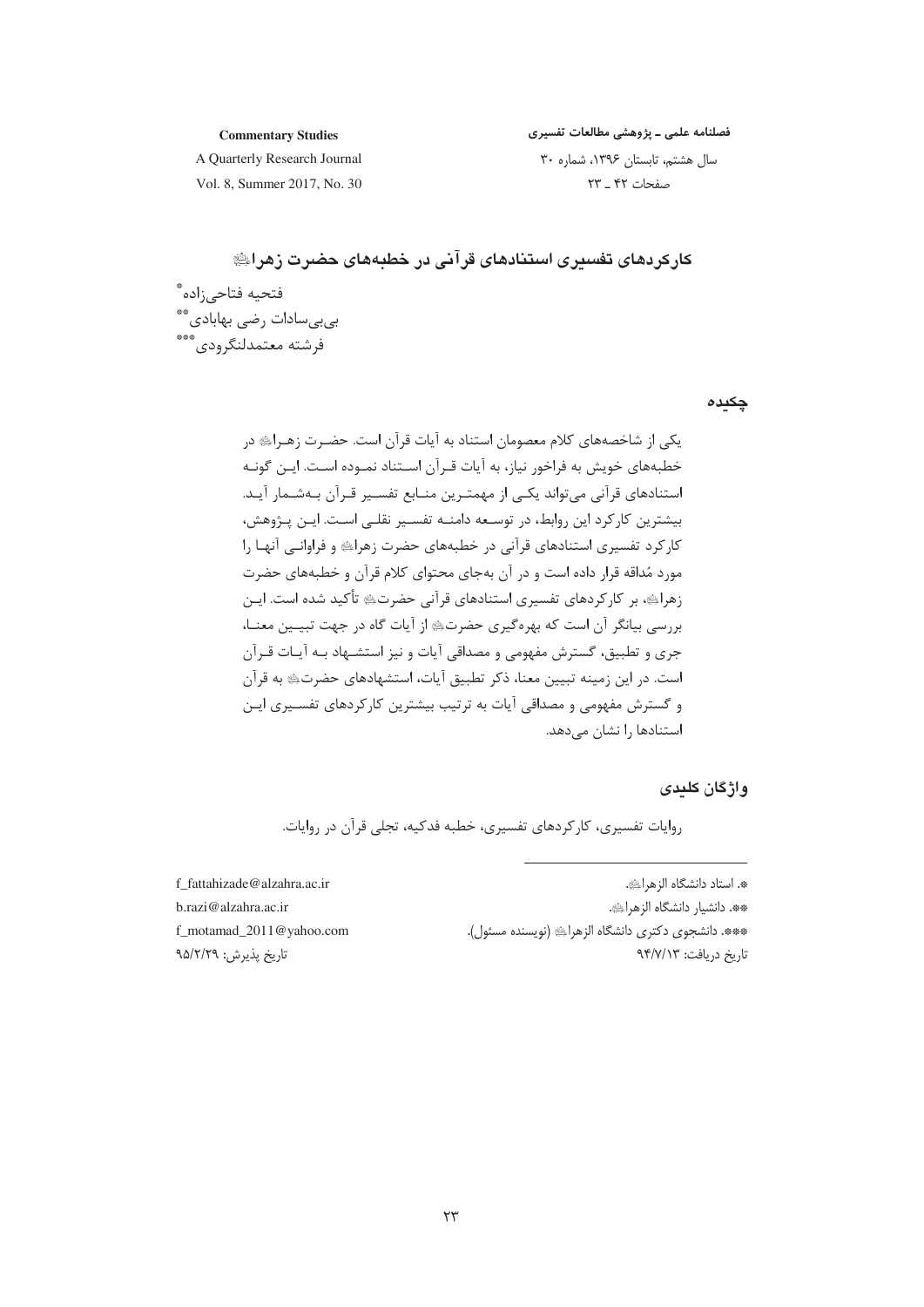#### طرح مسئله

بینامتنی، ٰ یکی از رویکردهای نقد ادبی معاصر است که روابط بین متون را مورد بررسی قرار مـیدهـد (ر.ک: مفتاح، ۲۰۰۵: ۱۲۱) براساس این نظریه هیچ مؤلفی خالق اثر خویش نیست، بلکه اثرش بـاز خوانشـی از آثـار پیشینیان یا معاصرانش است (مختاری و ابراهیمی، ۱۳۹۲: ۴: نیز ر.ک: گراهام، ۱۳۸۵: ۱۲۹) هـدف بینـامتنی روشمند کردن تعامل متن با دیگر متن ها است، اما باید گفت، روابط بینامتنی تنها به کشف معانی پنهان مــتن خلاصه نمی شود. با توجه به حدیث ثقلین که به اقتران قرآن و عتـرت تصـریح دارد، پیونـد ناگسسـتنی اهـل بیتﷺ با قرآن، ضرورت رجوع به سخنان آنان را در تبیین آیات الهی بهعنـوان اصـیلتـرین مرجـع در فهـم معارف قرآنی به وجود میآورد، از این٫رو، کلام این بزرگواران از منابع مهم در علم تفسیر محسوب میشود.

استنادهای قرآنی خطبههای حضرت زهرایی ، می تواند بهعنوان منبع تفسیر نقلی مورد استفاده قرار گیرد و از این طریق دامنه تفسیر نقلی توسعه پابد. حضرت زهرای او در طول زنـدگانی خـویش دو خطبـه مهـم ایـراد نموده است که در این مقاله کارکردهای تفسیری استنادهای قرآنی آنها مورد بررسی قرار میگیرد.

شیوه عمومی مفسران تفسیرهای روایی که از قرون اولیه اسلامی تاکنون رایج بوده، نوعاً این گونـه اسـت كه در ذيل هر آيه اگر روايتي از معصومانﷺ وجود دارد، آن را بهعنوان تفسير آيه ذكر مي كنند. درحـالي كـه اگر به روابط بینامتنی که از آیات قرآن در خطبهها و دعاها و سایر سـخنان صـادره از معصـومانﷺ صـورت گرفته است، توجه شود، مشاهده میشود که در بسیاری از این روابط بینامتنی، تفسیری از آیـات نیـز صـورت گرفته است. حضرت زهراﷺ به سان سایر معصومانﷺ در خطبههای خویش به آیات قرآن استشــهاد نمـوده که به نوعی تفسیری از آن آیات را ارائه می دهد.

با جستجوی آیات مورد استناد حضرت زهرایه در تفاسیر شیعی بهویژه تفاسیر مأثور، بهبخشی از سـخنان حضرتﷺ بههمراه استنادهاى قرآنى ايشان اشاره شده است، ازجمله استناد حضـرت زهـراﷺ دربـاره مسـئله ارث به آیات ۵ و ۶ سوره مریم (کاشانی، ۱۳۳۶: ۵ / ۳۸۱؛ حویزی، ۱۴۱۵: ۳ / ۳۲۴؛ و نیز ر.ک: حسینی شـاه عبدالعظیمی، ۱۳۶۳: ۸ / ۱۴۵؛ طباطبایی، ۱۴۱۷: ۱۴ / ۲۲؛ مکارم شیرازی، ۱۳۷۴: ۱۳ / ۱۰)، آیــه ۷۵ سـوره انفال (حویزی، ۱۴۱۵: ۲ / ۱۷۲؛ قمی مشهدی، ۱۳۶۸: ۵ / ۳۸۱ \_ ۳۸۰)، آیه ۱۱ سوره نساء (عیاشے ،، ۱۳۸۰: ١ / ٢٢۵؛ بحراني، ١٤١۶: ٢ / ٣٣؛ قمي مشهدي، ١٣۶٨: ٣ / ٣٤۵)، آيه ١۶ سوره نمل (حـويزي، ١٤١٥: ٤ / ٧۵؛ قمـی مشــهدی، ۱۳۶۸: ۹ / ۵۳۷) و آیــه ۱۸۰ سـوره بقــره (همــان: ۱ / ۱۵۹؛ همــان: ۲ / ۲۳۲) همچنــین حضرتﷺ در زمینه سنت الهی مرگ میان انبیا و پدرش به آیه ۱۴۴ آلءمران استناد کـرده اسـت (حـویزی،  $(F - F - V)$  :  $F$ 

تنها اثری که پیرامون خطبههای حضرت زهرای با قـرآن نگاشـته شـده اسـت، مقالـه «خطبـه فدکیـه

1. Intertextuality.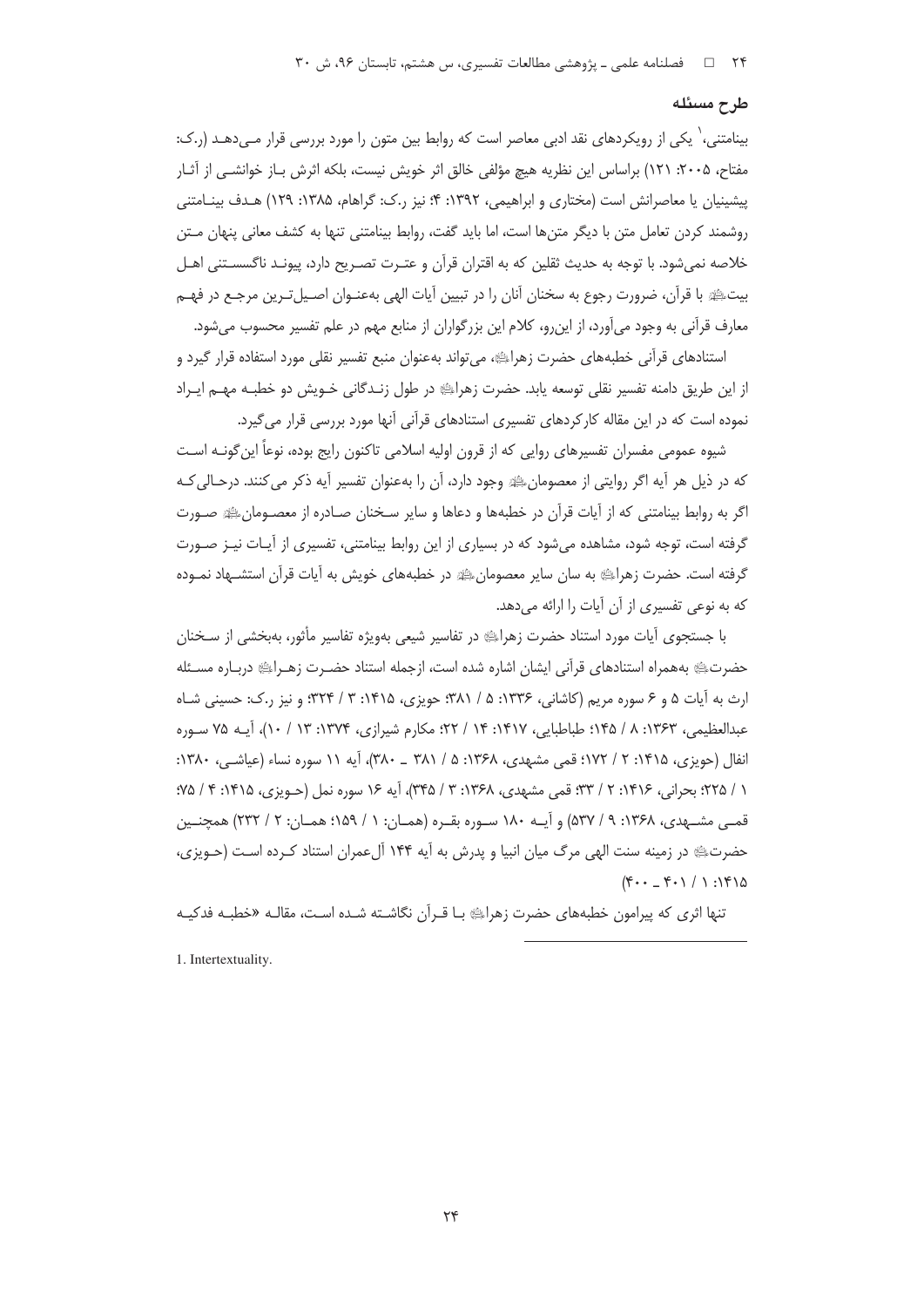کار کردهای تفسیری استنادهای قرآنی در خطبههای حضرت زهرایِ □ ۲۵

تفسیری بر آیات قرآن کریم» از معصومه ریعان که در *فصلنامه بانوان شیعه*، شماره چهـار، تابســتان ۱۳۸۴بــه چاپ رسیده است. در این مقاله صرفاً آیاتی که به صراحت در این خطبه استفاده شده مورد بررسی قرار گرفته است و به کارکرد تفسیری این آیات اشارهای نشده است، از این٫رو، ایـن پـژوهش بـر مبنـای خطبـه فـدک و عیادت، کارکردهای تفسیری استنادهای قرآنی خطبههای حضرت زهرایے را مـورد بررسـی قـرار مـی دهـد و درصدد پاسخ گویی به پرسش های ذیل است:

> ١. انواع كاركردهاي تفسيري استنادهاي قرآني در خطبههاي حضرت زهراﷺ چگونه است؟ ۲. فراوانی هر یک از این کارکردها به چه میزان است؟

# گونههای تفسیری در خطبههای حضرت زهرای

روابط بینامتنی خطبههای حضرت زهراﷺ با قرآن، به اشکال مختلفی می تواند عهـدهدار شـرح آیـات قـرآن و بیان و مراد الهی باشد، بهعبارتی، حضرتﷺ در بسیاری از موارد مضمون آیه را بازمی گشاید و با شرح و بسط آن، کارکردی تفسیری و یا بیان مصداقی خاص بدان می بخشــد. ایـن تشـریح ممکــن اسـت در قالـب۱هـای مختلفی باشد. در این بخش در حد توان این کارکردهای تفسیری بررسی می شود.

#### الف) تبيين معنا

این گونه از کارکرد تفسیری، دربردارنده سخنانی است که ناظر به تبیین مفاد آیـات اسـت. بخـش عمـدهای از خطبههای حضرت زهراﷺ از این نوع است که به تبیین عبارتها و آیات قرآن و رفع ابهام از آنهـا اختصـاص دارد و بهنوعی حضرت تفسیری جدید از آیه را ارائه می دهد. این ابهامزدایی و ایضاح به انحاء مختلفی صورت گرفته است:

## ۰۱. تبیین تفسیری عبارات و آیات

بخش عمدهای از خطبههای حضرت زهرای در مقام تفسیر عبارتهای قرآنی است؛ یعنی حضـرت مـدلول الفاظ قرآن را برای تفسیر موردنظر خویش قرار داده است.

١. حضرت زهرائِ بعد از آنكه فلسفه احكام مختلف الهى را بيان مى كند در پايان آن بهعنوان نتيجه گيري از مباحث قبل ميفرمايد: «فَاتَّقُوااللَّهَ حَقَّ تُقاٰتِهٖ وَلاٰ تَمُوتُنَّ اِلّا وَاَنْتُمْ مُسْلِمُونَ» (آلءمران / ١٠٢) وَ «أَطِيعُوا اللَّهَ فِيمَا أَمَرَكَمْ بِهِ وَ نَهَاكَمْ عَنْهُ فَإِنهُ «يَخْشَى اللَّهَ مِنْ عِباٰدِهِ الْعُلَماأَة». (فاطر / ٢٨)

**کارکرد تفسیری:** در این فراز از خطبه فدک، تفسیر «حَق تُقاتِه» در آیه اول و تفسیر «العلماء» در آیه دوم بيان شده است. جمله «وَ أُطِيعُوا اللهَ فِيمَا أُمَرَكمْ بِهِ وَ نَهَاكمْ عَنْهُ» عطف تفسيري براي آيه ١٠٢ آلءمران كه توسط حضرت زهراﷺ اقتباس شده، مىباشد. حضرتﷺ با بيان اين جمله فرموده است كه منظور از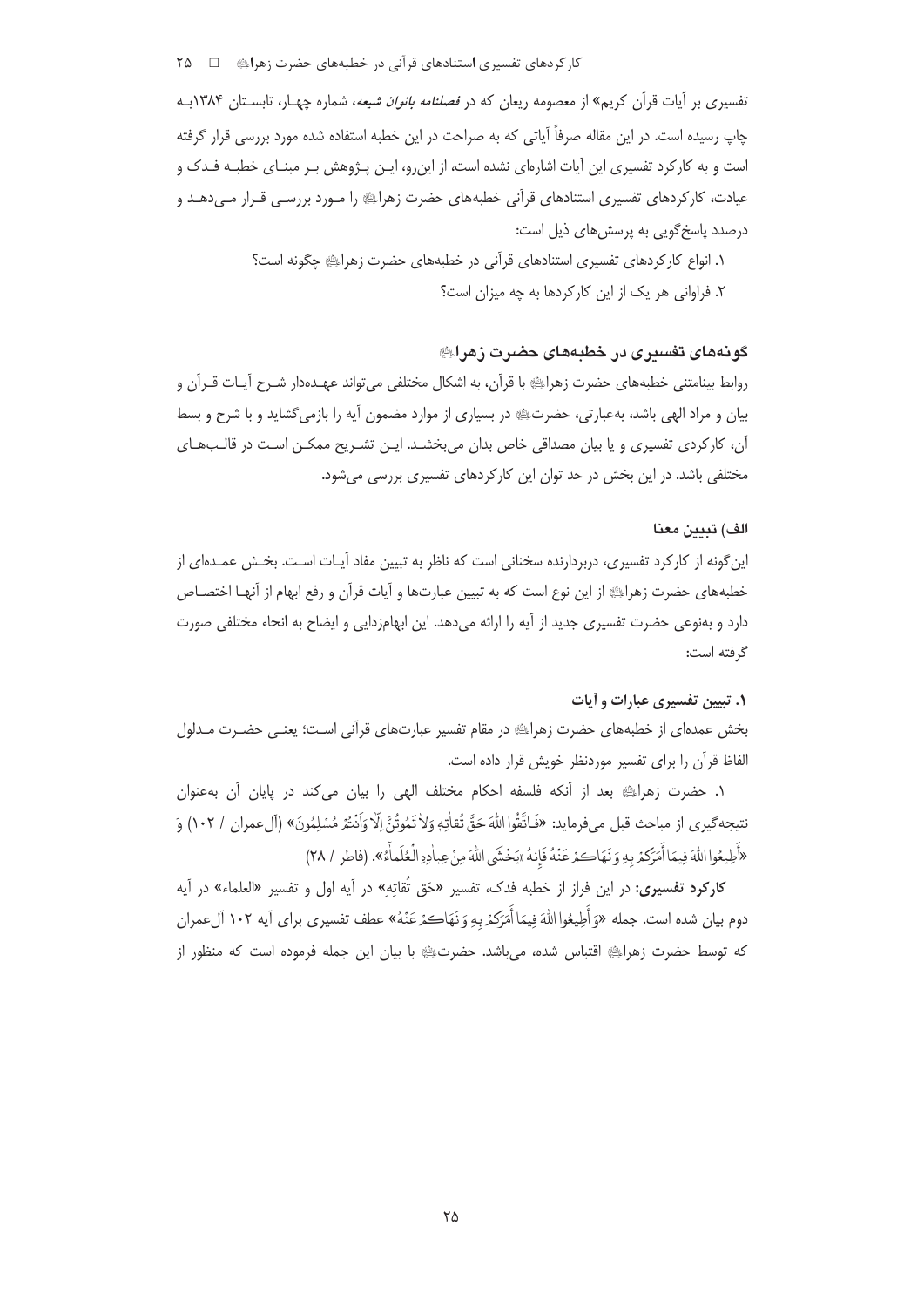۲۶ □ فصلنامه علمی ـ پژوهشی مطالعات تفسیری، س هشتم، تابستان ۹۶، ش ۳۰

«حق تقواى الهي» اين است كه به دستورهاى الهي عمل شود؛ آنچه كه دستور به انجام آن داده شده است، عمل شود و آنچه که دستور به ترک آن داده شده است، ترک شود. در این فراز از خطبه، آیه ۲۸ فاطر بهعنوان تعلیل جمله قبل آمده است و این را میفهماند که هر کس که به دستورهای خدا عمل کند، بهعنوان عالِم شناخته می شود، هرچند این فرد تحصیلات مکتب و مدرسهای نداشته باشد و در ظاهر جزو افراد عامی باشد.

بهخوبي ملاحظه مي شود كه مفاد كلام حضـرت تفسـير معنـاي «حَـق تُقاتِـه» و «العلمـاء» اسـت. ايـن برداشت، در روایتی از امام صادقﷺ به گونه ضمنی تبیین شده است که میفرماید: «منظـور از علمـا کســانی هستند که اعمال آنها هماهنگ با سخنان آنها باشد کسی که گفتار و کردارش هماهنگ نباشد عالم نیسـت». (عیاشی، ۱۳۸۰: ۱ / ۱۹۴: و نیز: ر.ک: فیض کاشانی، ۱۴۱۵: ۴ / ۲۳۷: بحرانی، ۱۴۱۶: ۱ / ۶۶۷)

٢. حضرت زهراي» در ضمن بيان اوصاف پيامبرﷺ، به گذشته اعراب و حاضران در مسجد اشاره مي كند و میفرماید:

وَكُنْتُمْرِ عَلَى شَفاْحُفْرَةِ مِنَ النّارِ. (أل عمران / ١٠٣) مَذْقَةَ الشارِبِ وَ نَهْزَةَ الطامِعِ وَ قَبْسَةَ الْعَجْلَانِ وَ مَوْطِيً الْأَقْدَامِ تَشْرَبُونَ الطرْقَ وَ تَقْتَاتُونَ الْقِد أَذِلَةً خَاسِئِينَ «تَخافُونَ أَنْ يَتَخَطَّفَكُمُ النّاسُ. (انفال / ٢۶) مِنْ حَوْلِكُمْ فَأَنْقَذَكَمُ اللَّهُ تَبَارَكَ وَ تَعَالَى بِمُحَمِّدٍ ﷺ بَعْدَ اللَّيَا وَ الَّتِي وَ بَعْدَ أَنْ مُنِيَ بِبُهَمِ الرجَالِ وَ ذُؤُبَانِ الْعَرَبِ وَ مَرَدَةِ اهلِ الْكِتَابِ «كُلَّماْ أَوْقَدُوا ناْرًا لِلْحَرْبِ اَطْفَاَهَا اللهُ. (مائده /۶۴)

**کارکرد تفسیری:** حضرتﷺ در این فراز از خطبه، عبارت «وَكُنْتُمْ عَلٰى شَفاٰ حُفْرَةٍ مِنَ النّارِ» را تفسیر نموده است. حضرت مقصود از «لبه و پرتگاه آتش» را اوضاع گذشته جزیره العرب میداند و آن را این گونه بیان می کند: «بهخاطر ضعف و ناتوانی شما، هر کس از راه می رسید، می توانست شما را نابود کند، همچون جرعهای برای تشنه و لقمهای برای خورنده و شکار هر درنده و لگدکوب هر رونده و پایمال هر رهگذری میشدید. از آب گندیده و ناگوار مینوشیدید و از پوست جانور و مردار سد جوع میکردید. پست و ناچیز بودید و از هجوم همسایه و همجوار در هراس». (مجلسی، بی تا: ۸۲۹)

در ادامه خطبه، حضرت مصداق بارز عبارت «فَأَنْقَذَكُمْ مِنْهاْ» از آيه ۱۰۳ آلءمران را، حضرت محمدﷺ میداند. بیان این مصداق مطلبی است که در روایتی از امام صادقﷺ بیان شده است (طبری، ١٣١٢: ٣ / ٢٥: و نيز ر.ک: سيوطي، ١۴٠۴: ٢ / ٤١: صفي کاشاني، ١۴١۵: ١ / ٣۶۶: بحراني، ١۴١۶: ١ / ۶۷۳) بی شک عبارت «فَاَنْقَذَڪُمْ مِنْهاْ» با توسعه مفهومی که دارد می تواند فاعل متعددی نظیر خدای متعال، پیامبرﷺ و جبرئیل را شامل شود، اما حضرت روی یک فاعل که طبعاً معیار نجات عرب جاهلی است، تأکید دارد. همچنین عبارت «فَاَنْقَذَكُمْ مِنْهاْ» بهصورت مجمل و کلی بیان شده است و ادامه کلام حضرت تبیین آن است که مے فرماید: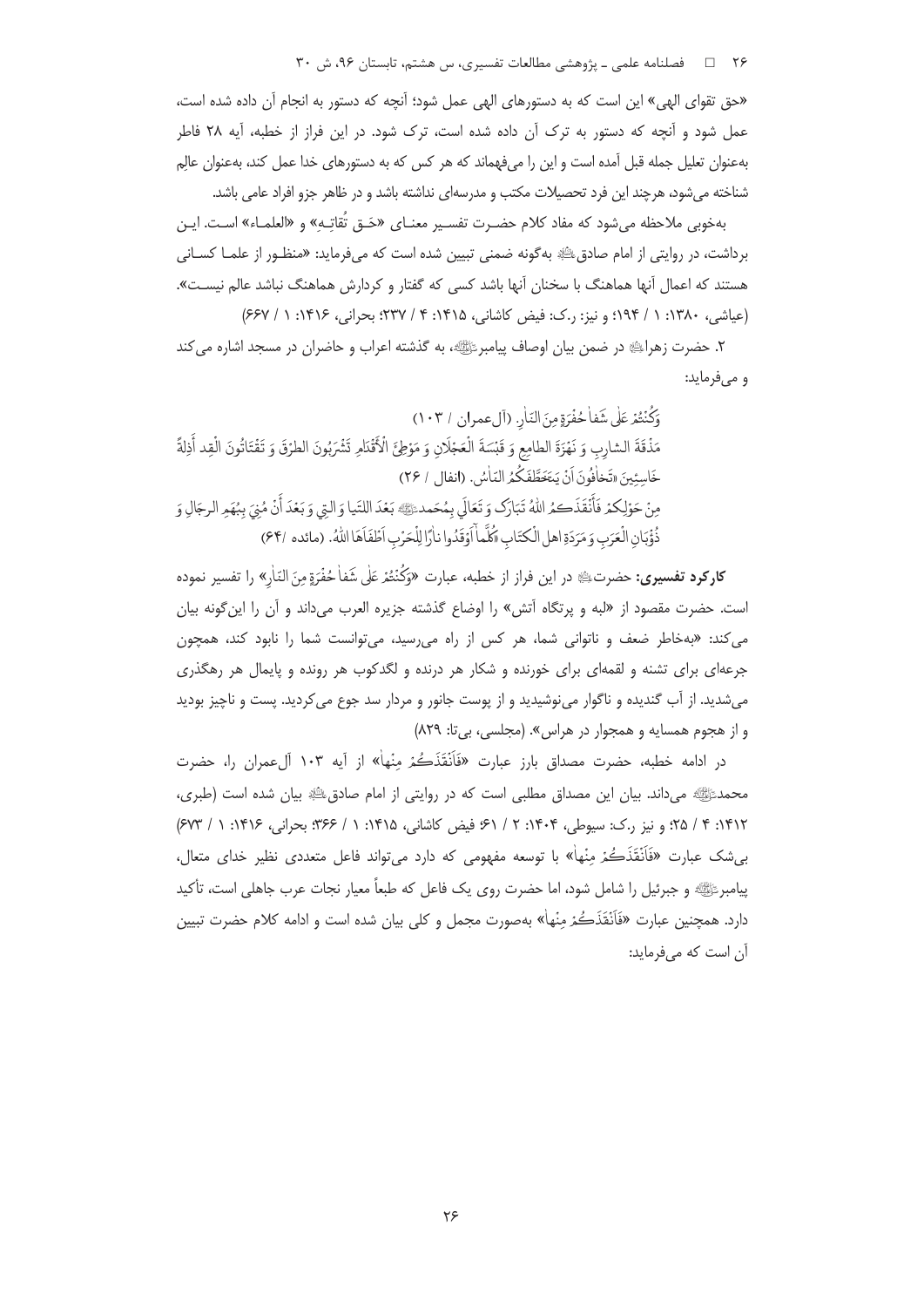کا<sub>د</sub> کردهای تفسیری استنادهای قرآنی در خطبههای حضرت ;هرایﷺ □ ٢٧

در چنین حالی خدا محمدﷺ را بهسوی شما گسیل داشت. او پس از آن همه رنجها و سختیها کـه کشـید، شـما را از ذلـت رهـایی بخشـید. رزمآوران مـاجراجو، سرکشـان درندهخو، جهودان دین به دنیا فروش و ترسایان دور از حق از هر سو به او تاختنـد و بـا او به مخالفت برخاستند. «چون هر زمان آتش اخگر به هیزم و هیمه فتنه افکندند، خدا آن را خاموش ساخت» و هر گاه شاخ شیطان نمایان میگشت و یـا مشـرکی دهـان بـه ياوه گويي مي گشود، او برادرش عليﷺ را در كام آن مي|فكند. عليﷺ هم در مقابل تــا آن زمان که بر مغز و سر مخالفان نمی کوبید و بینی آنها را به خاک مـذلت نمـی مالیـد، ترک امر نمی نمود. (مجلسی، بی تا: ٨٢٩)

٣. حضرتﷺ در توصيف پيامبرﷺ و روش دعوت او مي فرمايد:

ثِمِ قالتٍ: أيهَا الناسُ! اعْلَمُوا أَذِ، فاطِمَةُ وَ أَدِ، مُحَمِدٍ، أَقُولُ عَوْداً وَ يَدْءاً، وَ لا أَقُولُ ما أَقُولُ غَلَطاً، وَ لا أَفُعَلُ ما اَفْعَلُ شَطَطاً، «لَقَدْ جاْءَكُمْ رَسُولٌ مِنْ اَنْفُسِكُمْ عَزِيزٌ عَلَيْهِ ماٰ عَنِتُّمْ حَرِيصٌ عَلَيْكُمْ بالْمُؤْمِنِينَ رَءُوفٌ رَجِيمٌ.» (توبه / ١٢٨) فَإِنْ تَعْزُوهُ وَتَعْرِفُوهُ تَجِدُوهُ أَبِي دُونَ نِسائِكُمْ، وَأَخَا ابنِعَمي دُونَ رجالِكُمْ، وَ لَنِعْمَ الْمَعْزِي إِلَيهِ صَلِّي اللَّهُ عَلَيهِ وَالِهِ. فَبَلغَ الرسالَةَ صادِعاً بِالنذارَةِ. … .

**کارکرد تفسیری:** سیاق آیـه ۱۲۸ سـوره توبـه، در هـر دو مـتن دربـاره وصـف عملکـرد پیـامبرﷺ در تبلیغ رسالتش است. اصل واژه «حرص» در لغت بهمعنای شدت علاقه به چیزی است و حریص کسی است که رغبت شدید و مفرطی که توأم بـا فعالیـت اسـت، داشـته باشـد (مصـطفوی، ۱۴۳۰: ۲ / ۲۲۷) مقصـود از «حَرِيصُ عَلَيْكمْ» اين است كه پيامبرﷺ با حرص كوشش مي كند تا مـردم ايمـان بياورنـد. سـعي و تـلاش حضرتﷺ در حد حرص، آن است که می کوشد مردم به کمال ایمـانی خـود برسـند (ر.ک: جـوادی آملـی، ۱۳۸۵: ۸ / ۲۹۰ \_ ۲۸۹) مفاد کلام حضرت زهرای اوم بعد از ذکر آیه، تبیین عبارت «حَریصُ عَلَیْکمْ» است و آن را چنین بیان می کند:

پس پیامبرﷺ رسالت خود را ابلاغ کرد، درحالی که مردم را انذار مـیiمـود، و بـه طریق مشرکان پشت یا زده و بر کمر آنان زده و گلوگاه آنان را گرفته است، این در حالي بود که پيامبر مردم را بهوسيله حکمت و موعظـه نيکـو بـه راه پروردگـارش دعوت می کرد، او بتها را می شکست و با دست خود به سرهای مشرکان ضربه وارد می کرد تا اینکه شب کنار رفت و صبح آشکار شد و حق از آن موضع خالصش ظاهر شد و زعیم و رهبر دین به سخن درآمد و حنجرهای دهان آن شیطانها لال گشت و جمعیت نفاق هلاک شدند و گرههای کفر و شقاق باز شدند و همه شما به کلمـه اخلاص و توحيد سخن گفتيد.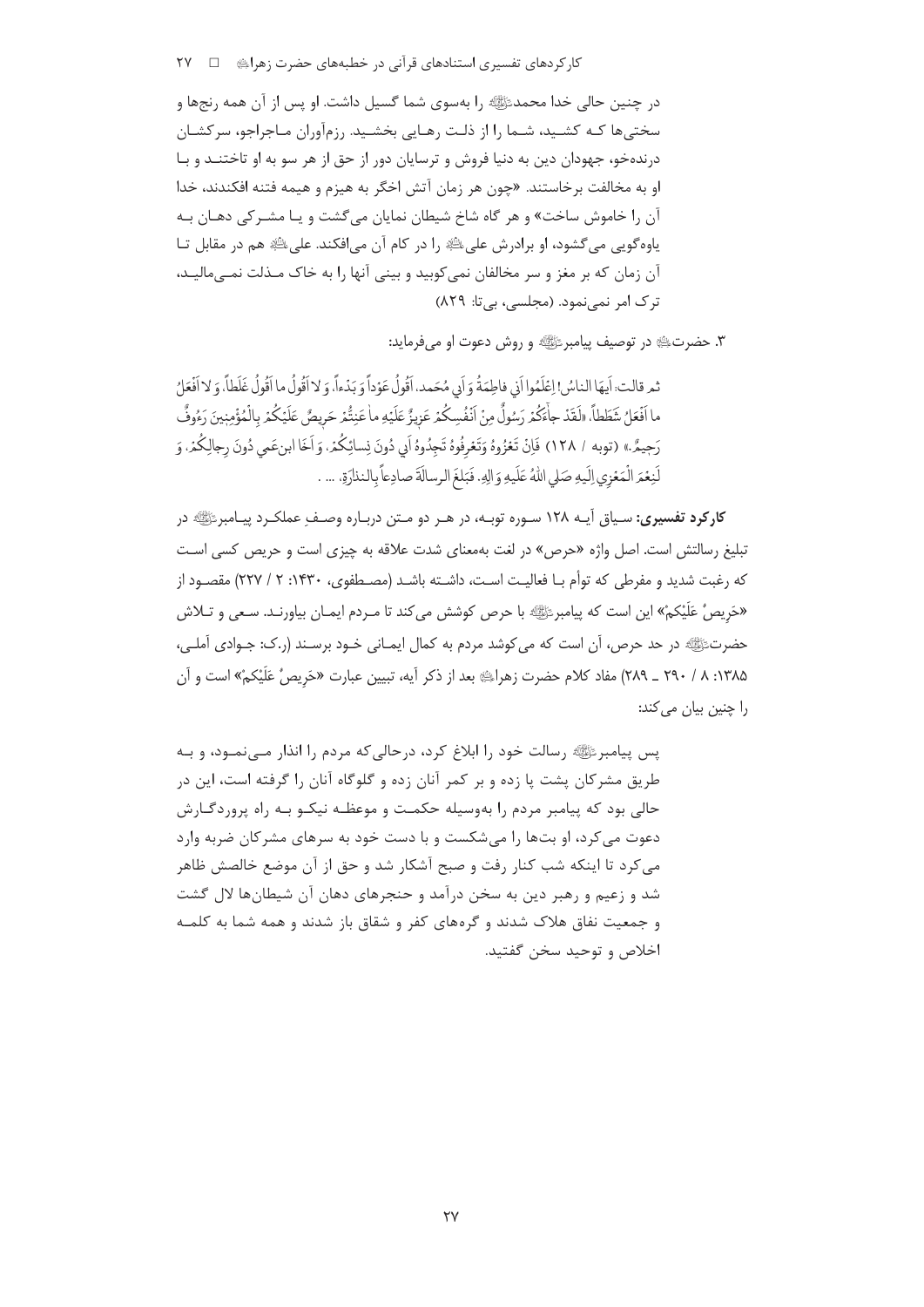۲۸ = 1 فصلنامه علمی ـ پژوهشی مطالعات تفسیری، س هشتم، تابستان ۹۶، ش ۳۰

این تفسیر چیزی است که در کتب تفسیری یافت نمی شود و تفسیری است که حضرتﷺ در این فـراز از خطبه ارائه داده است.

۴. حضرت زهرایی در توبیخ انصار فرموده است:

وَ أَطْلَعَ الشَّيْطَانُ رَأْسَهُ مِنْ مَغْرَزِهِهاتِفاً بِكُمْ فَأَلْفَاكُمْ لِدَعْوَتِهِ مُسْتَجِيبِينَ وَ لِلْعِزِةِ فِيهِ مُلْاحِظِينَ ثُمِر اسْتَنْهَضَكُمْ فَوَجَدَكُمْ خِفَافاً وَأَحْمَشَكُمْ فَأَلْفَاكُمْ غِضَاباً فَوَسَمْتُمْ غَيْرَ إِبِلِكُمْ وَوَرَدْتُمْ غَيْرَ مَشْرَبِكُمْ.

**کارکرد تفسیری:** حضرت زهرای جریان سقیفه را دنبالـهرو و پاسـخ بـه نـدای شـیطانی دانسـته اسـت. مضمونی که قرآن در آیه ۲۲ سوره ابراهیم در معرفی شیطان به تصویر می کشـد. سـیاق در دو مـتن متفـاوت است. سیاق در کلام حضرت مربوط به توبیخ و سرزنش انصار است اما سیاق آیه مربوط به سخن شـیطان بـه پیروانش در روز قیامت است.

در این فراز حضرتﷺ مفهوم عبارت «لِدَعْوَتِهِ مُسْتَجِيبِينَ» (اجابت دعوت شیطان) را به زیبایی در ادامه كلامش تفسير مى نمايد و مى فرمايد:

شما سبکبار در یی او دویدید و به آسانی در دام فریبش خزیدید و او آتـش انتقـام را در دلهاتان برافروخت. آثار خشم در چهره شما نمایان گردید و سبب شد که بر غیـر شـتر خود داغ نهيد و در غير آبشخور خود وارد شويد (مجلسي، بي تا: ۸۳۰ ـ ۸۲۹)

مقصود از این جملات آن است که، شیطان برای اینکـه کسـی دعـوتش را اجابـت کنـد ابتـدا توخـالی و خفيفش مي كند. حضرتﷺ نيز ميفرمايد: «شـيطان وقتـي دريافـت شـما توخـالي و سـبك هسـتيد از شـما درخواست کرد برخیزید و دنبالش بروید» (تهرانی، ۱۳۹۱: ۹۳) سیس شیطان به طرف غضب تحریکتان کرد و دید آدمهای غضبناکی نسبت به امامت امـام علـی ﷺ هسـتید (ر.ک: طبرسـی، ۱۴۰۳: ۱ / ۱۰۱) و از حـریم .<br>خودتان تجاوز کردید و به امری دست یازیدهاید ــ تعیین خلیفه ــ که در شأن شما نیست. این گونــه اســت کــه دعوت شیطان را اجابت کردید.

۵. حضرت زهرایی در تبیین وقایع پس از رحلت پدرش میفرماید:

«وَمَنْ يَبْتَغِ غَيْرَ الْإِسْلاٰمِ دِينًا فَلَنْ يُقْبَلَ مِنْهُ وَهُوَ فِي الْأَخِرَةِ مِنَ الْخاسِرِينَ». (آلعمران / ٨٥) ثُم لَمْ تَلْبَثُوا إِلا رَيْثَ أَنْ تَسْكِنَ نَفْرَتُهَا وَ يُسْلَسَ قِيَادُهَا ثُم أَخَذْتُمْ تُورُونَ وَقْدَتَهَا وَ تُهَيجُونَ جَمْرَتَهَا وَ تَسْتَجِيبُونَ لِهُتَافِ الشِّيطَانِ الْغَوي وَإِطْفَاءِ أَنْوَارِ الدينِ الْجَلِي وَإِهْمَالِ سُنَنِ النبي الصفي.

**کارکرد تفسیری:** سیاق آیه فوق، تأکید و تحفظ دین اسلام بهعنوان نقطه محوری همه ادیان الهی است و پذیرش غیر اسلام را باطل و بی اثر برمی شمارد (جوادی آملی، ۱۳۸۹: ۱۴ / ۷۲۹) حضرتﷺ از این سیاق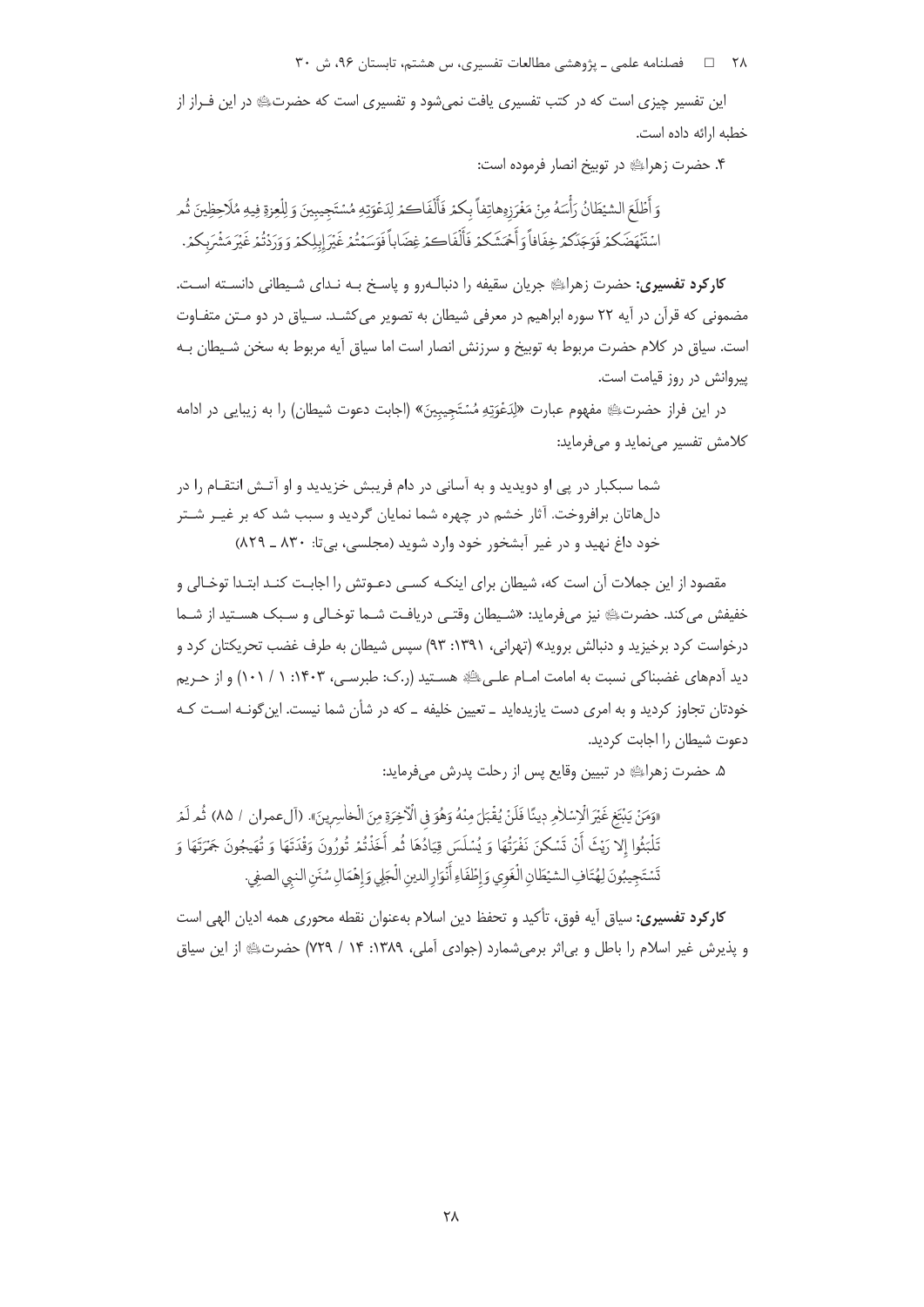کار کردهای تفسیری استنادهای قرآنی در خطبههای حضرت زهرای ! ت سم ۲۹

جهت تبیین تصدی ناحق اهل سقیفه نسبت به منصب امامت استفاده نموده و عمل آنان را عین خروج از اسلام و گردن نهادن به دینی غیر از اسلام دانسته است (حسینی زنجانی، ۱۳۹۰: ۵۳۱) هدف حضرت از بیان این آیه در کلامش تفسیر مفهوم جدید از آن بوده؛ یعنی ایشان آیه را آورده و در ادامه تفسیری هم سو با هدف و سياق كلامش ارائه نموده است؛ بدين گونه كه مفهوم آيه را با عبارت «إطْفَاءِ أَنْوَار الدين الْجَلي وَ إهْمَال سُنَنِ النبي الصفي» تفسير مي كند؛ زيرا خاموش كردن انوار دين و از بين بردن سنتهاي نبوي مستلزم يذيرش دینی غیر از اسلام است. در حقیقت، حذف امامت امام علیﷺ دینی غیر از اسلام طلبیدن است. این تفسیر در روایتی از امام صادق ﷺ نیز اشاره شده است. (ر.ک: مجلسی، ۱۴۰۳: ۶۵ / ۲۹۱؛ ابنِ شهر آشوب مازندرانی،  $(Y\Lambda Y / Y \cdot Y)$ 

۶ـ حضرت زهرائِيًّا در خطبه عيادت درباره پندار باطل اهل سقيفه فرموده است:

اسْتَبْدَلُوا وَ الله الذنَادَي بِالْقَوَادِمِ وَ الْعَجُزَ بِالْكَاهِلِ فَرَغْماً لِمَعَاطِسٍ قَوْمِ «يَحْسَبُونَ أَنَّعْمُ يُحْسِنُونَ صُنْعًا». (كهف / ١٠۴)

**کارکرد تفسیری:** سیاق آیه درباره مشرکان است که می پنداشتند در عمل خود راه یافتهاند. حضرتﷺ این آیه را درباره قوم خویش استفاده می کند که تصور می کردند در تعیین خلیفه عمل خوبی را انجام دادند. حضرتﷺ با عبارت «اسْتَبْدَلُوا وَ اللهِ الذنَابَي بِالْقَوَادِمِ وَ الْعَجُزَ بِالْكاهلِ» مقصود از آيه «يَحْسَبُونَ اَنَّهُمُر يُحْسِنُونَ صُنْعًا» را بيان مي كند؛ يعني مقصود از يندار باطلشان را، انتخاب ناسزا در رهبري و رها ساختن سزاوار دانسته است. (ر.ک: قزوینی، ۱۳۸۶: ۵۹۸)

## ۲. تمسک به تقیید آبه

گاه برخی از آیات قرآن بهصورت مطلق بیان شدهاند و روایات معصومانﷺ به آنهـا قیـد مـی;ننـد. در میـان خطبههای بررسی شده از حضرت زهرایﷺ، مـوارد معـدودی بـه ایـن نـوع کـارکرد تفسـیری اختصـاص دارد. حضرتﷺ درباره پیمان شکنی انصار فرموده است:

فَأَنِي حُزْتُمْ بَعْدَ الْبَيَانِ وَأَسْرَرْتُمْ بَعْدَ الْإِعْلَانِ وَنَكصْتُمْ بَعْدَ الْإِقْدَامِ وَأَشْرَكتُمْ بَعْدَ الْإِيمَانِ بُؤْساً لِقَوْمٍ «نَكْثُوا أَيُمانَهُمْ» مِنْ بَعْدِ عَهْدِهِمْ «وَهَمُّوا بِإِخْراٰجِ الرَّسُولِ وَهُمْ بَدَءُوكُمْ أَوَّلَ مَرَّةٍ اتَخْشَوْنَهُمْ فَاللَّهُ اَحَقُّ اَنْ تَخْشَوْهُ إِنْ كُنْتُمْ مُؤْمِنِينَ». (توبه / ١٣)

**کارکرد تفسیری:** خطاب در کلام حضرتﷺ به انصار است اما خطاب آیه بـه مشـر کان مکـه اسـت کـه میخواستند رسول اکرمﷺ را از میان خود اخـراج کننـد (ر.ک: سـیوطی، ۱۴۰۴: ۳ / ۲۱۵؛ فـیض کاشـانے، ۱۴۱۵: ۲ / ۳۲۵) سیاق کلام حضرتﷺ درباره خارج کردن امـام علـیﷺ از صـحنه امامـت اسـت. مقصـود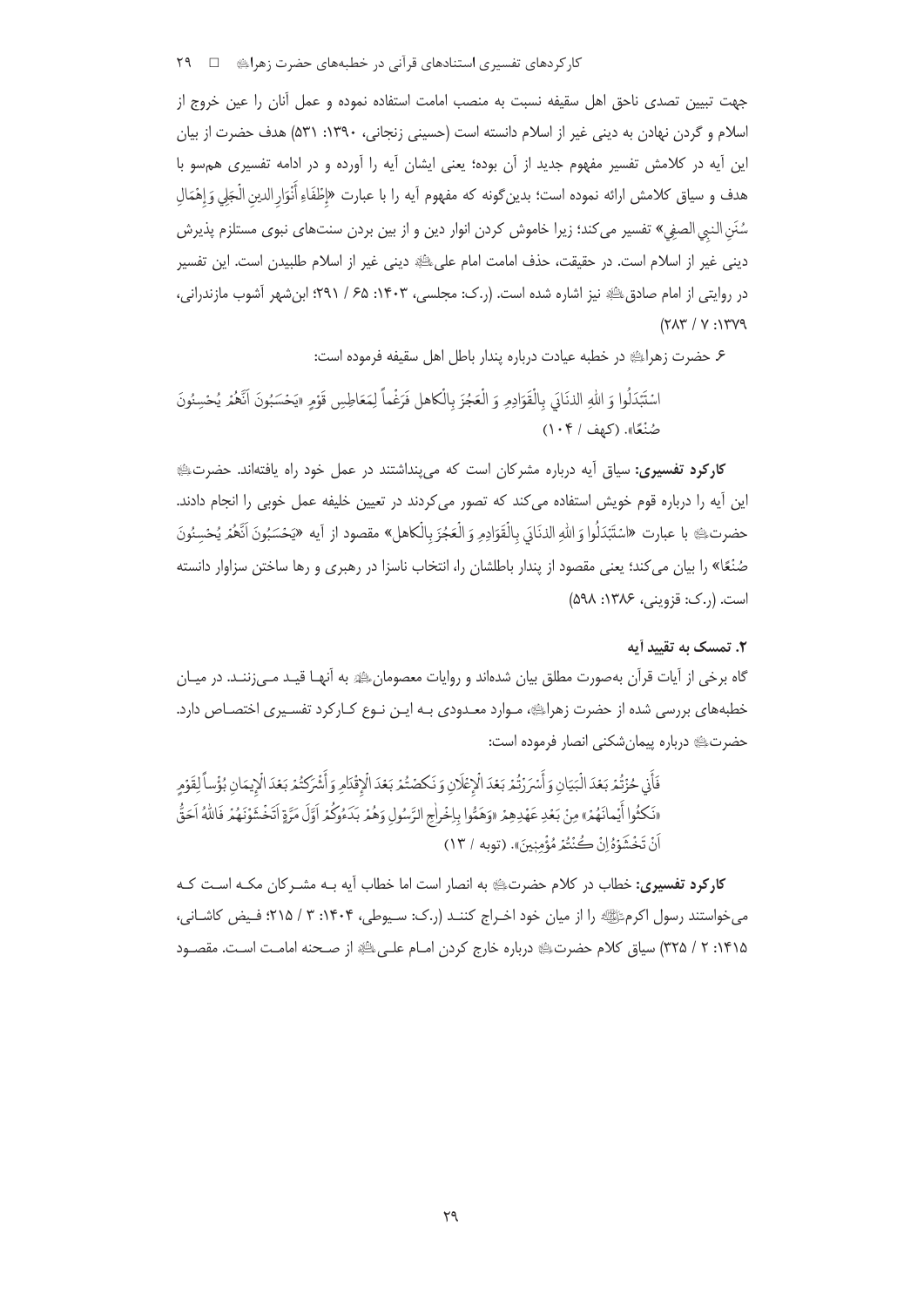٣٠ = 1 فصلنامه علمي ـ پژوهشي مطالعات تفسيري، س هشتم، تابستان ٩۶، ش ٣٠

ايشان اين بوده كه علىﷺ را از خلافت دور كردن در حقيقت حضرت رسـول اكـرمﷺ را از صـحنه خـارج کردن است (تهرانی، ۱۳۹۱: ۱۳۶) زیرا پیغمبرﷺ او را از ناحیه خدا برای خلافت معرفی داشته بود.

حضرتﷺ قيد «مِنْ بَعْدِعَهْدِهِمْ» را براي «نَكثُوا أَيْمانَهُمْ» قائل شده است، به اين معنا كـه خيانـت اهـل سقيفه بعد از عهـد بسـتن بـا پيـامبرﷺ صـورت گرفتـه اسـت. همچنـين در ايـن فـراز از خطبـه، حضـرت پیمان شکنی انصار را این گونه تفسیر می کند: «اکنون پس از آن همه زبان آوری چرا دم فرو بسـتید؟ و حقـایق را پس از آشکار شدن مکتوم میدارید؟ آن هم برابر مردمی که پیمان خود را شکستند؟ و پس از قبول ایمـان راه شرک پیشه کردند». (مجلسی، بی تا: ۸۳۲)

از منظر دیگر، به نظر می رسد حضرت مسئله خیانت مشركان را بر جریان سقیفه تطبیق می دهد و خیانت اهل سقیفه را نظیر همان خیانت مشرکان میداند.

#### ۳. تسن محملات

«المجمل هو ما كان غير ظاهر الدلاله على المقصود» (معارف، بي تا: ٢٢٣؛ و نيز ر.ك: مدير شانه چي، ١٣٨٨: ١٠۴) در مقابل مجمل، مبين است. «المبين و هو ما اتضحت دلالته و ظهرت» (همان) وضوح سخن، با قوانين حاكم بر محاورههای عرفی افرادی که با زبان واحدی سخن می گویند، تناسب دارد؛ زیرا در این حالت است که تفاهم، حاصل شده و افراد آن زبان با يكديگر ارتباط برقرار مى كنند، بنابراين بهترين تعريف مجمل عبارت از لفظی است که معنای آن واضح و روشن نیست. لفظی که مطابق قوانین قابل استعمال نزد اهل یک زبان شأن آن وضوح و عدم ابهام است. (همان) تبیین آیات مجمل بهوسیله قرآن و سنت و روایات صورت میگیرد. حضرت زهراﷺ در کلامش گاه آیهای یا عبارتی را مجمل ذکر میکند و در ادامه با ذکر آیهای دیگر و یا کلامش اجمالش را تبیین می کند.

١. حضرت؛ ه در مقام تهديد به اهل سقيفه فرموده است: «لِكل نَبَإٍ مُسْتَقَر وَ سَوْفَ تَعْلَمُونَ»، «مَنْ يَأْتِيهِ عَذَابٌ يُخْزِيهِ وَ يَحلَ عَلَيْهِ عَذَابٌ مُقيمٍ».

کارکرد تفسیری: عبارت «لِکل نَبَإِ مُسْتَقَرِ وَ سَوْفَ تَعْلَمُونَ» اقتباس از آیه ۶۷ سوره انعام است که تهدید صریحی از وقوع عذابی حتمی در دنیا و آخرت برای مشرکان است (طوسی، بیتا: ۴ / ۱۶۴؛ و نیز ر.ک: طباطبایی، ۱۴۱۷: ۷ / ۱۳۹) کلام حضرتﷺ نیز در مظان تهدید به عاملان سقیفه است اما این تهدید بهصورت مجمل است و حضرت آيه «مَنْ يَاْتِيهِ عَذَاٰبٌ يُخْزِيهِ وَيَحِلُّ عَلَيْهِ عَذَابٌ مُقِيمٌ» (هود / ٣٩) را به كلامش منضم ساخته و اجمال آیه قبل را تبیین نموده است. این آیه درباره قوم نوح است که به عذاب دنیوی و اخروی دچار شدند. حضرتﷺ اهل سقیفه را به قوم نوح تشبیه نموده همانِ گونه که قوم نوح گرفتار عذاب دنیوی و اخروی شدند، آنان نیز افزون بر عذاب الهی که روز قیامت گرفتارش میشوند، در دنیا نیز ذلت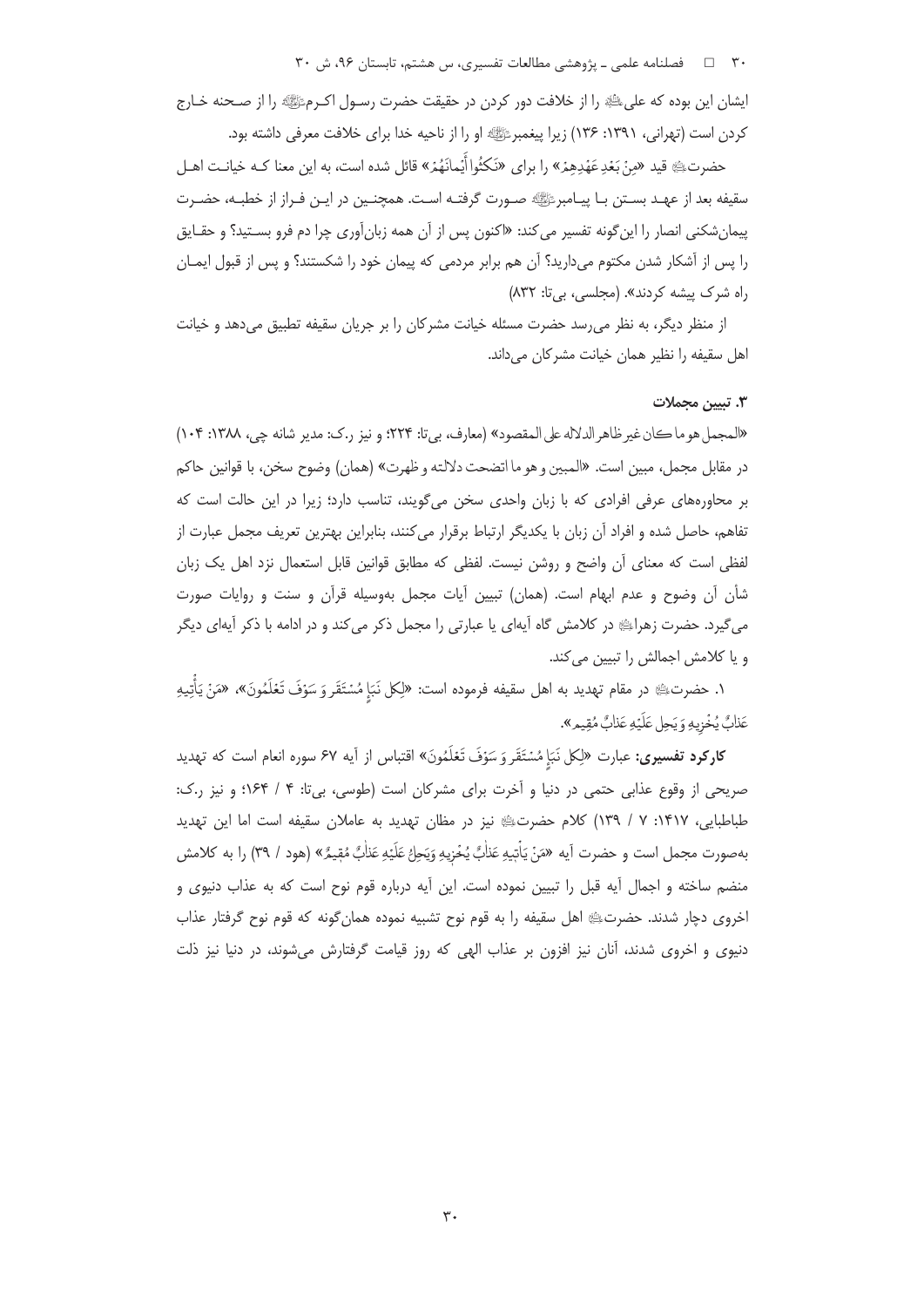کار کردهای تفسیری استنادهای قرآنی در خطبههای حضرت زهراﷺ □ ٣١

خواهند داشت. بدین ترتیب آیه دوم تفصیلی برای اجمال آیه نخست است.

٢. حضرتﷺ در توبيخ به حاضران در مسجد فرموده است:

فَالْتَفَتَتْ فَاطِمَةُ، إِلَى الناسِ وَقَالَتْ مَعَاشِرَ الْمُسْلِمِينَ الْمُسْرِعَةَ إِلَى قِيلِ الْبَاطِلِ الْمُغْضِيَةَ عَلَى الْفِعْل الْقَبِيعِ الْخَاسِرِ «اَفَلاَيَتَدَبَّرُونَ الْقُرْءاٰنَ اَمْ عَلٰى قُلُوبِ اَقْفالُهاْ» (محمد / ٢۴) كلاَبَلْ زانَ عَلَى قُلُوبكمْر مَا أَسَأْتُمْ مِنْ أَعْمَالِكُمْ فَأَخَذَ بِسَمْعِكُمْ وَأَبْصَارِكُمْ وَلَبِئْسَ مَا تَأُولُتُمْ وَ سَاءَ مَا بِهِ أَشْرُتُمْ وَ شَرِ مَا مِنْهُ انْتَصَيْتُهُ .

**كاركرد تفسيري:** حضرتﷺ مضمون «مَا أَسَأْتُمْ مِنْ أَعْمَالِكمْ» را از «ما كانُوا يَكسِبُونَ» اخذ كرده و مفهوم التزامي آيه را در نظر داشته است؛ يعني الفاظ متن قرآن بر چيزي خارج از معناي انجام اعمال زشت دلالت دارد<sup>۱</sup> و بدین صورت بین سخنش و متن قرآن خوانشی آگاهانه و عمیق برقرار ساخته است. کارکرد تفسيري اين دلالت آن است كه حضرتﷺ عبارت «ما كانُوا يَكسِبُونَ» بهمعناي آنچه بهدست مي آورديد، که در آیه بهصورت مجمل و کلی آمده با عبارت «مَا أَسَأْتُمْ مِنْ أَعْمَالِکمْ» بهمعنای أنچه که از اعمال زشت و سوء انجام مے دادید، تبیین کردہ است.

افزون بر اين، عبارت «كلابَلْ رَانَ عَلَى قُلُوبِكَمْ مَا أَسَأْتُمْ مِنْ أَعْمَالِكُمْ» اقتباسي از آيه «كَلَابَلْ راٰنَ عَلٰى قُلُوبِهِمْ ما كَانُوا يَكْسِبُونَ» (مطففين / ١۴) است كه با اندكي تغيير در ساختار آيه در خطبه آمده است. با توجه به فضاي صدور این فراز از خطبه فدک که بعد از بیان سخنان ابوبکر و اعتراض حضرت به سکوت مردم است (تهرانی، ١٣٩١: ١٧۴) حضرت با بهرهگيري از استناد قرآني، علت باطل گرايي مردم را عدم تدبر در قرآن و يا بي توجهي به قرآن در اثر قفل خوردن بر قلوبشان دانسته است و با مستندسازی کلامش به قرآن قصد دارد مردم در اعمال شان تجدید نظر کنند و میان دوگانگی صدق و کذب حاکم بر جامعه، حقیقت را تشخیص دهند.

## ب) استشهاد به آبات قرآن

در پارهای از فرازهای خطبه فدک، حضرتﷺ موضوعی را بیان و آیه قرآن را بهعنوان شاهدِ دیدگاه خود ذک نموده است؛ یعنی، مطلبی بیان شده و برای قانع ساختن مخاطب و یـا تعلـیم چگــونگی اسـتفاده از قــرآن در احتجاج، مستند قرآنی آن مطلب بازگو شده است (غلامی، ۱۳۹۲: ۷۷) بیشتر سخنان حضرتﷺ در استشــهاد

١. دلالت التزامي عبارت است از دلالت لفظ بر چيزي كه خارج از معناي موضوع له قرار دارد، ولـي در ذهـن بــا آن مــلازم است؛ بهعبارت ديگر دلالت التزامي، دلالت لفظ بر خارج معناي موضوع له كه تصور معناي موضوع له با تصــور أن معنــا نوعي تلازم دارد، است (سعيدي روشن، ١٣٨٨: ١٨۶) علامه مظفر براي دلالت التزامـي دو شـرط را ذكـر كـرده اسـت: ۱. تلازم میان لفظ و معنا، باید تلازم ذهنی باشد و تلازم خارجی بدون رسوخ در ذهن کفایت نمی کند. ۲. تلازم بهصورت لزوم بين بالمعنى الأخص باشد؛ يعني به محض تصور لفظ، معنـا نيـز بـدون قـرار دادن واسـطه ديگـرى بـه ذهـن آيـد. (..ک: مظفر، ۱۳۷۰: ۱ / ۱۲۱)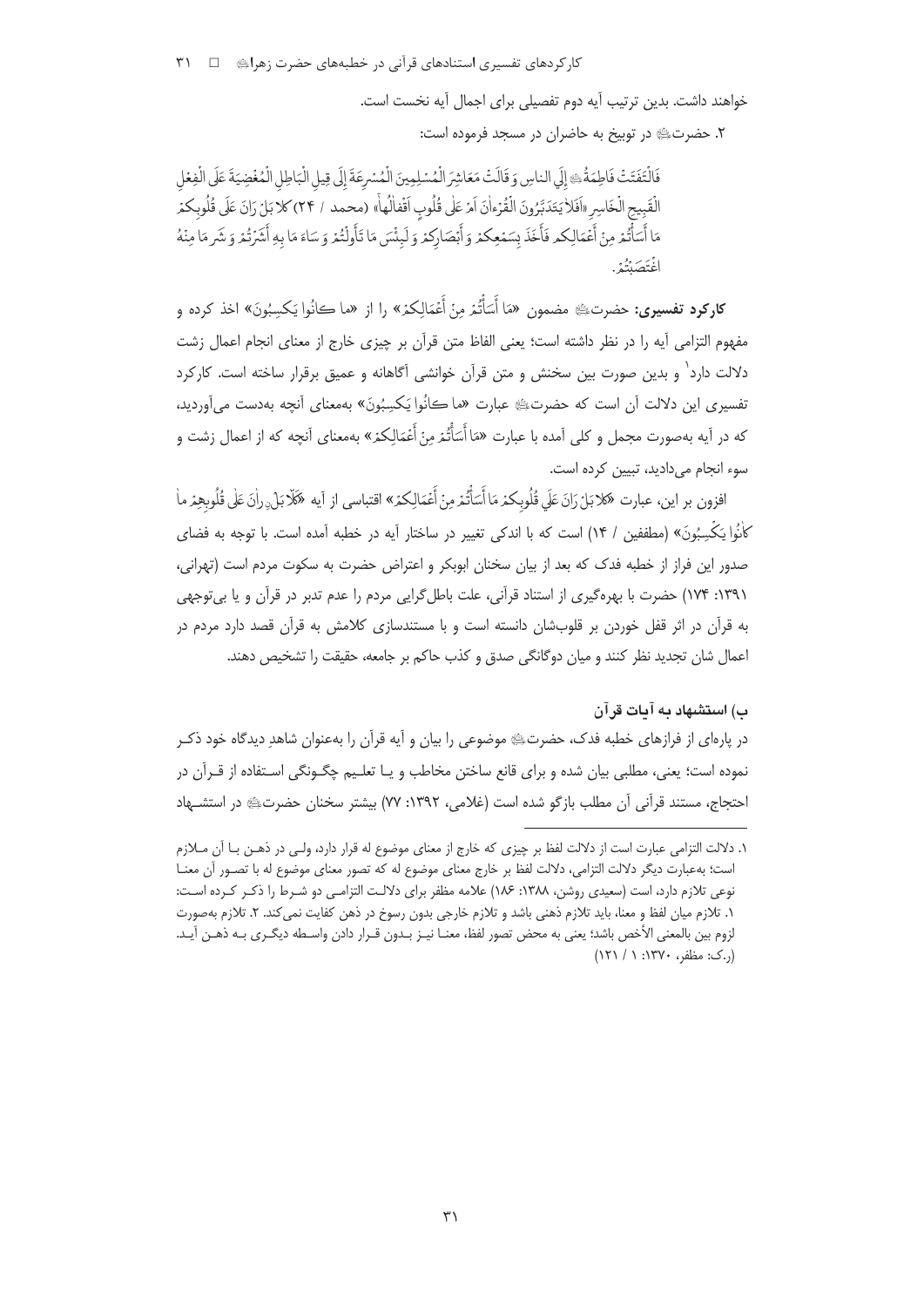۳۲ = د فصلنامه علمی ـ پژوهشی مطالعات تفسیری، س هشتم، تابستان ۹۶، ش ۳۰

به قرآن، مربوط به مسائل اعتقادي است تا در برخورد با غاصبان خلافت بتواند آنان را اقناع سازد: ١. حضرتﷺ درباره سنت الهي مرگ انبيا و يدرش فرموده است:

أَ تَقُولُونَ مَاتَ مُحَمدٍ ﷺ فَخَطْبٌ جَلِيلٌ ... حُكمُّ فَصْلٌ وَ قَضَاءٌ حَتْمٌ الوَماٰ مُحَمَّدٌ إلّا رَسُولٌ قَدْ خَلَتْ مِنْ قَبْلِهِ الرُّسُلُ أَفَانُ مِأْتَ أَوْ قُتِلَ انْقَلَبْتُمْ عَلَى أَعْقاٰبِكُمْ وَمَنْ يَنْقَلِبْ عَلى عَقِبَيْهِ فَلَنْ يَضُرَّ اللّهَ شَيْئًا وَسَيَجْزِي اللَّهُ الشَّاٰكِرِينَ». (آل عمران / ١۴۴)

**کارکرد تفسیری:** سیاق و فضای حاکم بر هر دو متن یکسان است. مقصود آن است مرگ سنت خداست؛ يعني همه بندگان خدا، اعم از پيامبر و غيرپيامبر، بايد شربت مرگ را بنوشند. پايه استدلال حضرت به اين آيه چنین بود که مرگ حضرت محمدﷺ مسئله عجیبی نیست، بلکه در این مطلب سنت الهـی جـاری گردیــده است؛ اما معنای این سخن چنین نیست که اگر رسول خداﷺ از دنیا رفت، شریعت و دین او نیز باید از بـین برود و شرافت و حرمتش هتک گردد (ر.ک: قزوینی، ۱۳۸۶: ۵۲۵ \_ ۵۲۴) در حقیقت حضرت واپس گرایبی و ارجاع به گذشته را با مرگ پدرش ممنوع می داند.

در این فراز از خطبه حضرتﷺ آیه ۱۴۴ سوره آلءمران را بهعنوان دلیل سخن خویش در مـرگ پـدرش می آورد تا کلامش با مستند قرآنی مخاطبان را قانع سازد.

٢. حضرت؛﴾ درباره عاقبت غصب فدك فرموده است: فَبعَيْنِ اللهِ مَا تَفْعَلُونَ «وَسَيَعْلَمُ الَّذِينَ ظَلَمُوٓا أئَ مُنْقَلَب يَنْقَلِّبُونَ». (شعراء / ٢٢٧)

**کارکرد تفسیری:** متن قرآنی با توجه به سیاق سوره در مقام تهدید مشرکان است که با اشعار و سخنان خود مسلمانان را مورد اذیت قرار میدادند (ر.ک: ابن عاشور، بی تا: ۱۹ / ۲۱۵؛ طباطبایی، ۱۴۱۷: ۱۵ / ۳۳۲) با توجه به فضای صدور خطبه، کلام حضرت نیز در مظان تهدید به غاصبان خلافت و فدک است و در این فراز از خطبه آنان را «ظالم» می نامد. آیه ۲۲۷ سوره شعراء عطف بر عبارت «فَبِعَيْنِ اللهِ مَا تَفْعَلُونَ» است تا دليلش را معین کند، یعنی ستمکاران بهزودی میدانند چه عاقبتی دارند؛ زیرا خدا همه اعمال آنان را می بیند و هیچ چیز از او مخفی نیست و اعمال شما (اهل سقیفه) در محضر او انجام می پذیرد (قزوینی، ۱۳۸۶: ۵۳۹) بنابراین حضرت با استشهاد به آیه فوق دلیل محکم و بدیعی را برای کلامش میآورد.

۳. حضرت زهراﷺ درباره دلیل رویگردانی اهل سقیفه از حکم خدا در مسئله فدک فرموده است: کلا«بَلُ سَوَّلَتْ لَكُمْ اَنْفُسُكُمْ اَمْرًا فَصَبْرٌ جَمِيلٌ وَاللّهُ الْمُسْتَعانُ عَلَى ما تَصِفُونَ». (يوسف ١٨/ ١٨)

**کارکرد تفسیری:** متن قرآن رد صریح حضرت یعقوبﷺ در برابر سخن دروغین بـرادران یوسـف اسـت. حضرتﷺ بهمثابه قرآن عمل سقيفه را نظير برادران يوسف دانسـته، همـانطور كـه غالـب شـدن هواهـاي نفسانی شان باعث شد یوسف را به چاه بیندازند، اهل سقیفه نیز بهدلیل گرفتار شدن به تسویل، نفسشان ظلــهر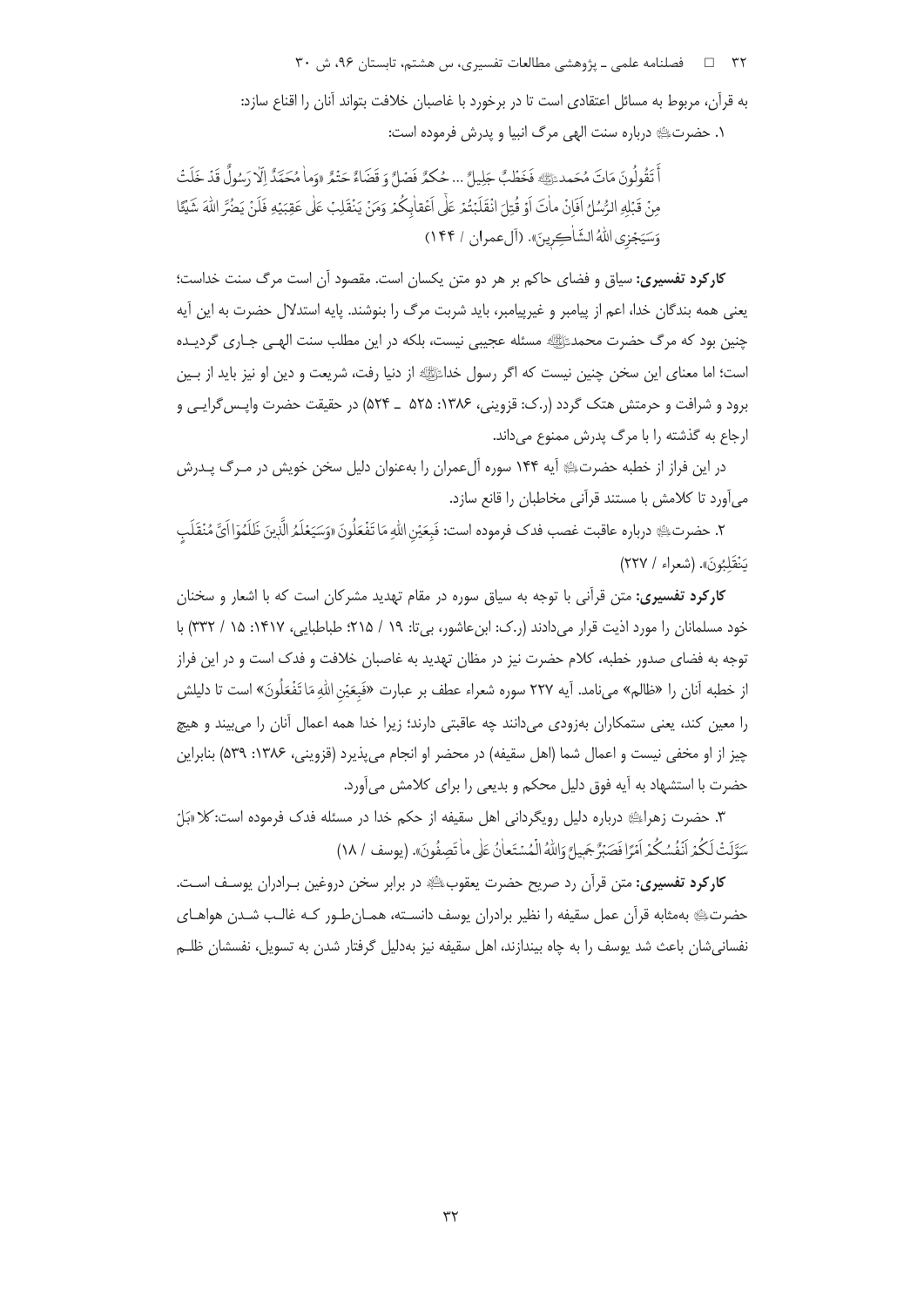کار کردهای تفسیری استنادهای قرآنی در خطبههای حضرت زهرایﷺ □ ٣٣

را عدل و باطل را حق جلوه داد. با توجه به سياق خطبه فدک، بهنظر مي رسد حضرتﷺ آيه فوق را بهعنـوان دلیل رویگردانی خلیفه و غاصبان از حکم خدا درباره ارث حضرت و امامت علی، ﷺ آورده است.

همچنین از منظر دیگر حضرت با تطبیق دادن اهل سقیفه با داستان برادران یوسف یکی از مصادیق پنهـان آیـه را آشکار کرده؛ زیرا این مصداق ورای مصداق ظاهر آنکه خبر از ماهیت برادران یوسف است، می باشد.

## ج) گسترش مصداقی و مفهومی آمات

یکی از کارکردهای تفسیری استنادهای قرآنی خطبههای حضرت زهراییه، گسترش موضوعاتی اسـت کـه در قرآن به کار رفته است؛ بدین معنا که کاربرد عرفی و لغـوی آن در محـدودهای از معنـا و موضـوع اسـت و در کارکرد تفسیری آن فراتر و یا فروتر از عرف و لغت است (فاکر میبـدی، ۱۳۹۳: ۳۱۸ ـ ۳۱۷) بـر ایـن اسـاس حضرتﷺ نهتنها به شرح عبارتها و آيات قرآن اهتمام داشته، بلكه در مواردي نيز بـه گسـترش مفهـومي و مصداقي آيات توجه داشته است:

### ۱. توسعه در مفهوم فتنه

حضرتﷺ در بيان عملكرد اهل سقيفه مي فرمايد:

# هَذَا وَالْعَهُدُ قَرِيبٌ وَالْكُلْمُ رَحِيبٌ وَالْجُرْحُ لَما يَنْدَمِلْ وَالرسُولُ لَما يُقْبَرُ ابْتِدَاراً زَعَمْتُمْ خَوْفَ الْفِتْدَةِ «اَلاَ فِي الْفِتْنَةِ سَقَطُوا وَإِنَّ جَهَنَّمَ لَمُحِيطَةً بِالْكَافِرِينَ». (توبه / ۴۹)

کارکرد تفسیری: سیاق هر دو متن درباره عذر اجتناب از فتنه است، اما مـتن قـرآن دربـاره عـذر اجتنـاب یکی از منافقان در عدم حضورش در جنگ است. کلام حضرت نیز عمل اهل سقیفه در مسئله جانشـینی بعـد از پیامبرﷺ را مصداق عذر اجتناب از فتنه میداند و بیان میدارد «سردمداران سقیفه مصداق کفر بودهانــد و هنگامی که مرتکب این اعمال شدند مؤمن نبودند» (تهرانی، ۱۳۹۱: ۹۶) «فتنه» در لغت بـهمعنـای اختبـار و آزمایش است (ابنفارس، ۱۴۰۴: ۴ / ۴۷۱؛ ابن منظور، ۱۴۱۴: ۱۳ / ۳۱۷) مقصود از فتنه شـرک، کفـر و گنـاه است؛ زيرا سبب عذاب هستند و «ال» در «الفتنه»، ال جنس است؛ يعنـي در فتنـه عظيمـي سـقوط كردنـد.  $(0\land 10.3)$ ۰ (ابن عاشور، ب): ۱۰ / ۱۱۶): طبرسی، ۱۳۷۲: ۵

بهخوبی ملاحظه میشود که مفاد کلام حضرت گسترش مفهوم فتنه است، بهنحوی که شامل هر ظلـم و ناحقی و جز آن می شود، چیزی که نه در لغت عرب یافت می شود و نه در تفاسیر. (ر.ک: فراهیدی، ۱۴۰۹: ۸ / ۱۲۸\_ ۱۲۷: رازی، ۱۴۲۰: ۱۶/ ۶۵/

# ۲. توسعه در مصداق کفر حضرت زهراﷺ درباره علت سكوت و عقبنشيني انصار فرموده است: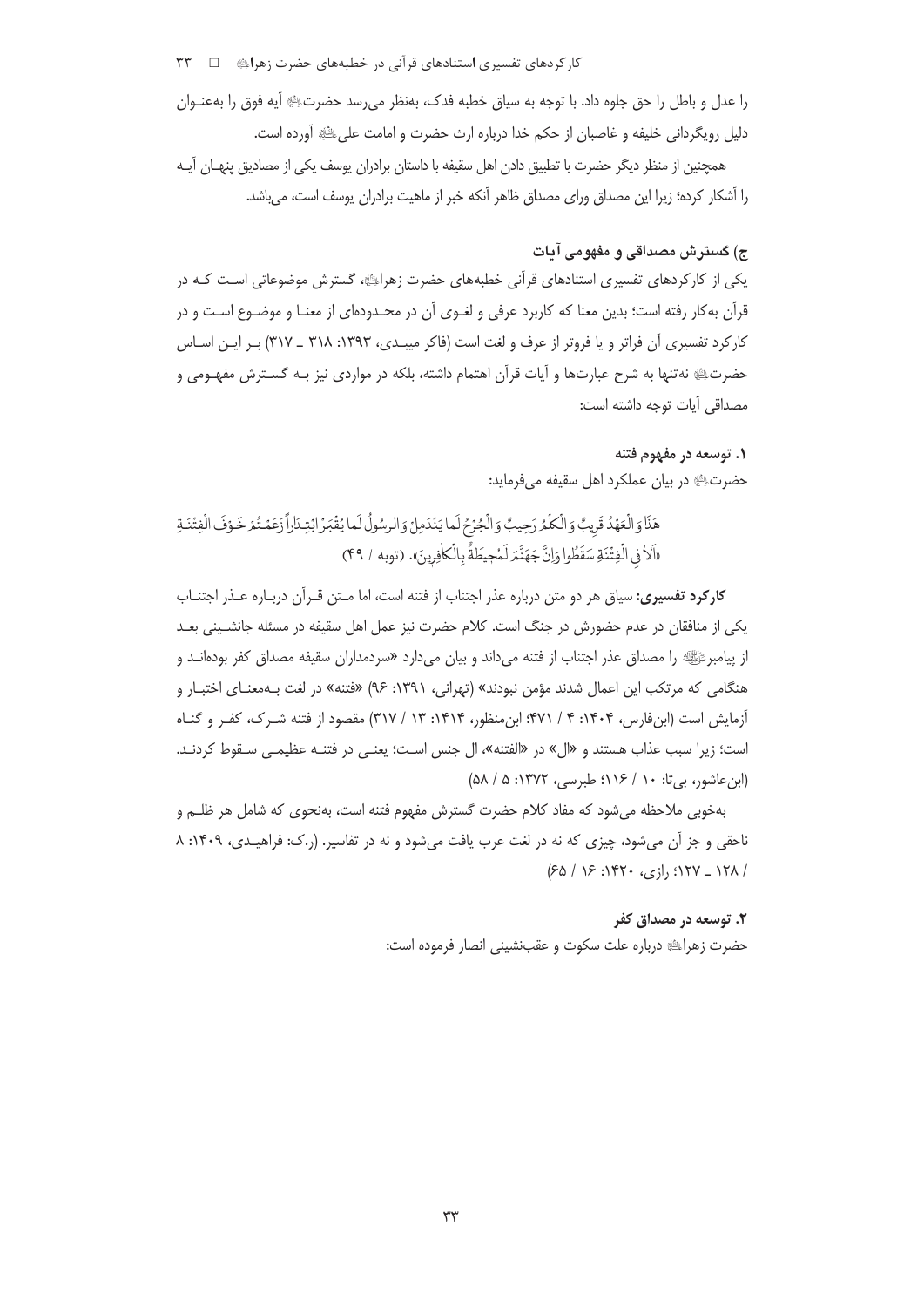۳۴ = 1 فصلنامه علمی ـ پژوهشی مطالعات تفسیری، س هشتم، تابستان ۹۶، ش ۳۰

أَلَا وَ قَدْ أَرَى أَنْ قَدْ أَخْلَدْتُمْ إِلَى الْخَفْضِ ... وَ دَسَعْتُمُ الذِي تَسَوغْتُمْ فَ «إِنْ تَكْفُرُوٓا انْتُمْ وَمَنْ في الْأَرْضِ جَمِيعًا فَإِنَّ اللَّهَ لَعَنَّ حَمِيدًا». (ابراهيم / ٨)

**کار کرد تفسیری:** سیاق آیه فوق درباره سخن حضرت موسی ﷺ به قومش، بنی|سرائیل است، ولی فضای صدور كلام حضرت درباره موانع قيام انصار و علت كفرييشگي آنان است. مقصود حضرت آن است كـه اهــل سقیفه غیر از خودشان به کس دیگر زیان نمی رسانند و جز دینشــان، چیــز دیگــری را از دســت نخواهنــد داد. (قزويني، ۱۳۸۶: ۵۳۶)

معنای لغوی «کفر»، پوشاندن است (راغب اصفهانی، ۱۴۱۲: ۷۱۴) حضرتﷺ، با جداسازی مفهوم آیــه از جزئیات مورد نزولش و توجه به تشابه میان اهل سقیفه با مورد نزول آیــه، مصـداق واژه «کفـر» را گسـترش داده؛ زیرا در جریان سقیفه، اهل سقیفه نعمت امامت را پوشاندند و بـه انکــار ولایــت مبــادرت نمودنــد. بــدین ترتیب، حضرتﷺ مصداقی از کفر را بیان کرده و با این سخنش تفسیری جدید و به نوعی تحلیلی از اوضـاع جامعه آن روز مدینه را ارائه داده است.

## ۰۳. توسعه در مصداق افساد

حضرت زهراءي در خطبه عيادت، خطاب به زنان مهاجر و انصار درباره عمل سران سقيفه به اين أيه استشهاد نِموده است: «اَلاَ أَنَّعُمْ هُمُرَ الْمُفْسِدُونَ وَلَٰڪِنٌ لِأَيَشْعُرُونَ». (بقره / ١٢)

**کارکرد تفسیری:** مفاد آیه فوق درباره منافقان است که خود را مصلح معرفی نمودند، اما خدای سبحان از دروغشان پرده برمیدارد و آنان را «مُفسد» میiمد. فساد در لغت بهمعنای ایجاد خلل در نظـم اسـت (راغـب اصفهاني، ١۴١٢: ۶۳۶) تبليغ سوء، توطئه عليه نظام اسلامي، إلقاي شبهه در صحت دَعْـوي وحـي و نبـوت و صحیح بودن دعوت به مبدأ و معاد و مانند آن، از مصادیق بارز افساد در زمین و زمینه زندگی اجتماعی است (جوادي آملي، ١٣٨٩: ٢ / ٢٧١) حضرتﷺ يا توجه به نفاق سردمداران سقيفه و تشابه وضعيت آنـان بـه آيـه .<br>فوق، بدان استناد می نماید و زنان مهاجر و انصار را آگاه می سازد.

با توجه به سياق كلام حضرتﷺ كه اين آيه در آن آمده است بهنظر مي آيـد حضـرت مصـداق افســاد را گسترش داده است و آن را به زمامدار و زعیم فاسق نیـز سـرایت داده؛ زیـرا زمامـدار فاسـقی کـه شایسـتگی رهبری جامعه را ندارد، مخل نظم در جامعه است.

## د) جري و تطبيق آيات (تعيين مصداق)

جری در لغت بهمعنای جاری شدن است (فراهیدی، ۱۴۰۹: ۶/ ۱۷۴) و در اصطلاح عبارت است از «انطباق الفاظ و آيات قرآن بر مصاديقي غير از آنچه كه آيـات دربـاره آنهـا نــازل شــده اسـت» (شــاكر، ١٣٨١: ١۴٧) اصطلاح «جری» برگرفته از روایات معصـومانﷺ اسـت (عیاشـی، ۱۳۸۰: ۱ / ۱۰) و بـه ویژگـی جهـانی و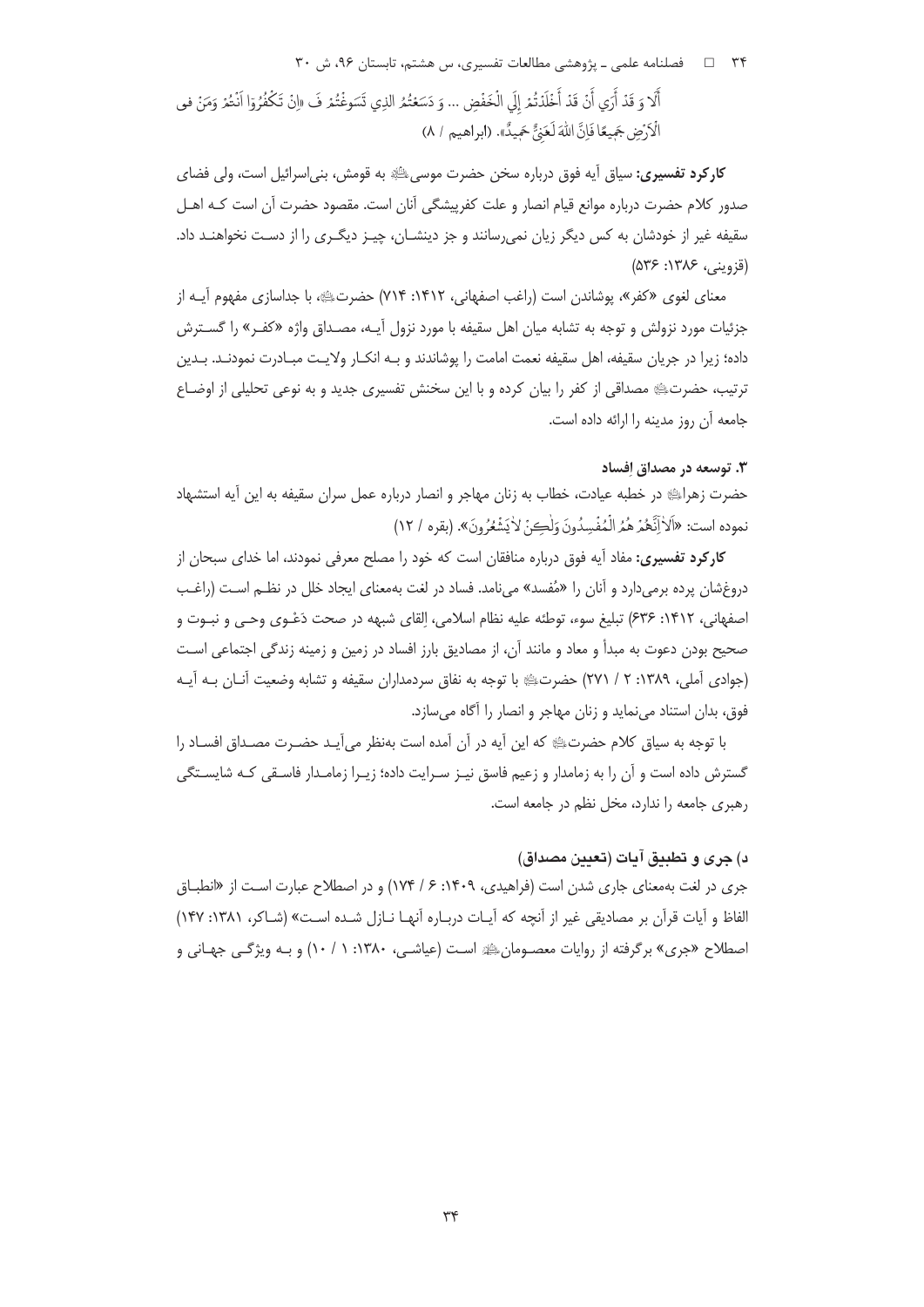کار کردهای تفسیری استنادهای قرآنی در خطبههای حضرت زهرایِ □ ۳۵

جاودانه بودن قرآن اشاره دارد، کتابی که در غایب همانند حاضر جاری است و بر گذشته و آینده همانند حـال منطبق می شود (جوادی آملی، ۱۳۸۸: ۱/ ۱۶۷) بررسی تفصیلی بحث جـری و تطبیــق نخسـتین بــار توسـط علامه طباطبايي در ت*فسير الميزان* صورت گرفته است. وي دراينباره ميiويسد: «قرآن از حيث انطباق م*ع*ـارف و آیاتش بر مصادیق، دامنهای گسترده دارد، پس هیچ آیهای از قرآن اختصاص به مورد نـزولش نـدارد، بلکـه هرگاه امری با مورد نزولش متحد باشد و همان ملاک را داشته باشد، بر آن نیز جاری می شـود» (طباطبـایی، ۱۴۱۷: ۳ / ۶۷؛ و نیز ر.ک: همان: ۱ / ۴۲) شیوه اهل بیتﷺ چنین است که آیات را بر آنچـه قابـل تطبیـق باشد، منطبق می کنند گرچه از مـورد نـزول آنهـا خـارج باشـد. حضـرت زهـراﷺ در ضـمن تفسـير آيـات در خطبههای خویش درصدد بیان جری و تطبیق آیات نیز بوده و در مواردی مصادیق آنها را بهطور ضمنی بیـان می کند. کشف و تعیین این مصادیق، بهواسطه در نظر گرفتن سیاق آیات اقتبـاس شـده و خطبـههـا، صـورت می گیرد. بر این اساس، در خطبههای حضرتﷺ توجه به سیاق بـه تعیـین مصـادیق کمـک مـی کنـد (ر.ک: قائمی نیا، ۱۳۸۹: ۳۳۴) در این بخش به بررسی انواع این مصادیق می پردازیم.

١. مصداق يارز

در مواردی استنادهای قرآنی خطبههای حضرتﷺ به بیان مصداق بارز آیه اشاره دارد که نوعی تنگ نمـودن دایره معنایی را در پی دارد. توضیح آنکه، عبارتهای قرآن بهحسب ظـاهر فراگیـر و از دایـره وسـیع معنـایی برخوردار است، اما تبیین حضرت موجب می شود تا ذهن مخاطب به سمت برخی از مصـادیق خـاص متوجـه شود که از آن به مصداق بارز تعبیر میشود.

١. حضرت زهراﷺ عاقبت سقيفه را اين¢ونه ترسيم نموده است: «لَتَجِدُن وَ الله مَحْملَهُ ثَقِيلًا … «وَخَسَرَ هُناٰلِكَ الْمُبْطِلُونَ». (غافر / ٧٨)

**کارکرد تفسیری:** آیه فوق، مخالفان انبیاء را باطل پیشه و خسرانزده میداند. بی شک این آیـه بـا توسـعه مفهومی که دارد مطلق باطل پیشگان و خسران;دگان را شامل می شود اما کـلام حضـرتﷺ روی یـک نـوع باطل پیشگان که طبعاً معیارش مخالفت با حق است، تأکید دارد؛ یعنی حضرتﷺ دایره این باطـل پیشـگان را تنگ ساخته و مصداق معینی را ذکر کرده است، چنان که ایشان غاصبان خلافت را زیانکـار و پیـروان باطـل دانسته است.

٢. حضرت زهراﷺ در مقام تهديد و هشدار به اهل سقيفه فرموده است:

فَدُونَكِهَا مَخْطُومَةً مَرْحُولَةً تَلْقَاكَ يَوْمَ حَشْرِكَ فَنِعْمَ الْحَكْمُ اللَّهُ وَ الزعِيمُ مُحَمد وَ الْمَوْعِدُ الْقِيَامَةُ وَ عِنْدَ الساعَةِ «يَخْسَرُ الْمُبْطِلُونَ» (جاثيه / ٢٧) وَ لَا يَنْفَعُكُمْ إِذْ تَنْدَمُونَ.

کارکرد تفسیری: سیاق متن قرآن درباره منکران معاد است که در عرصه قیامت زیانکار می شوند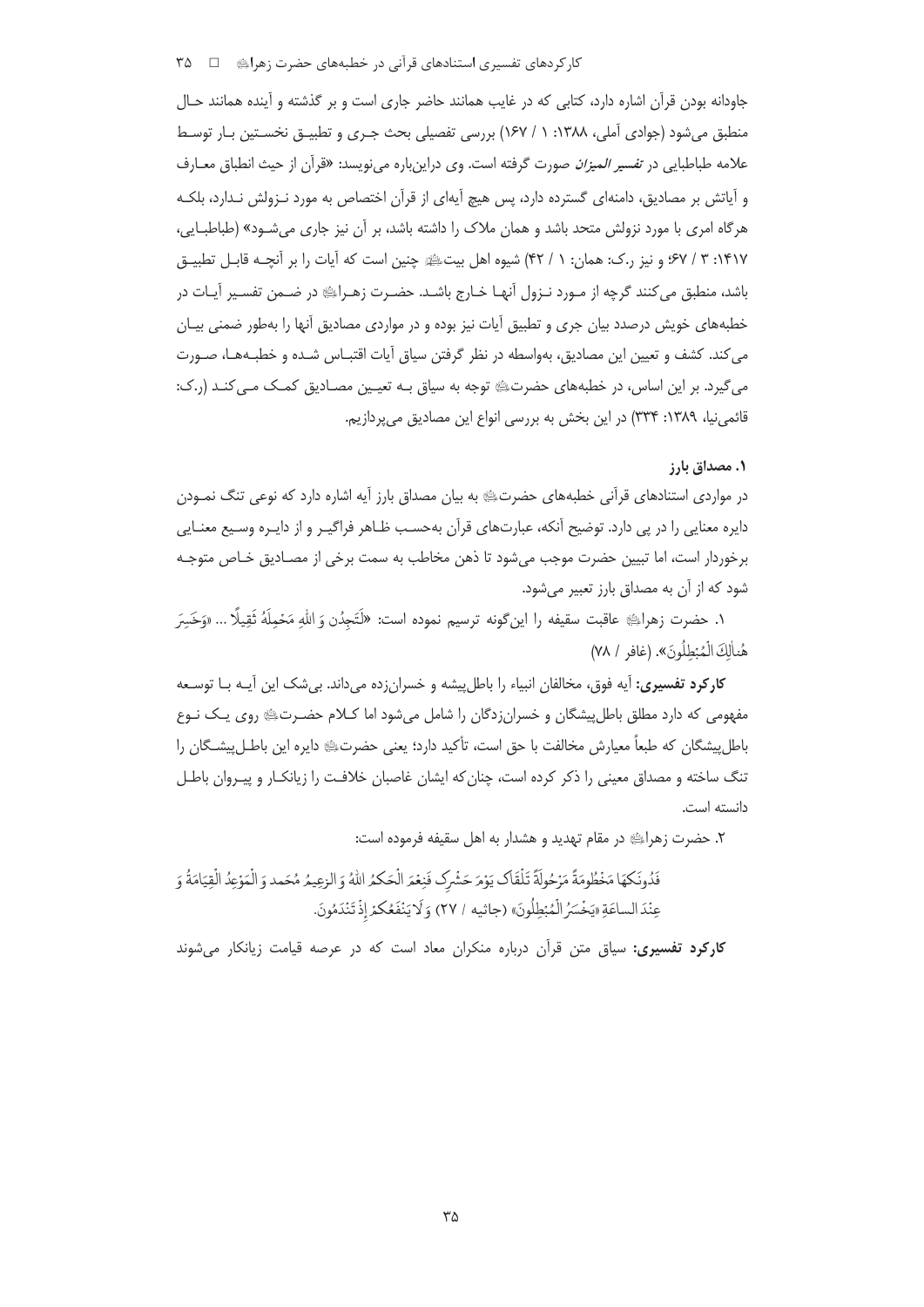۳۶ = 1 فصلنامه علمی ـ پژوهشی مطالعات تفسیری، س هشتم، تابستان ۹۶، ش ۳۰

(ر.ک: طباطبایی، ۱۴۱۷: ۱۸ / ۱۷۷) اما سیاق مقامی ` کلام حضرتﷺ، تهدید نسبت به اصحاب سقیفه است؛ يعني عبارت «يَخْسَرُ الْمُبْطِلُونَ» با توجه به شرايط اجتماعي مرتبط با خطبه، معناي خاصي يافته و هدف از بيان عبارت «يَخْسَرُ الْمُبْطِلُونَ» تفسير جديد از آن است، بدين گونه كه حضرتﷺ اهل سقيفه را مصداق بارز «مبطلون» دانسته که حق امامت امام علىﷺ را باطل ساختند. حضرت ضمن بيان مصداق بارز آيه به تفسير آن نيز يرداخته است و خسارت اهل سقيفه را با عبارت «وَ لَا يَنْفَعُكمْ إِذْ تَنْدَمُونَ» تفسير و تبيين ميiمايد؛ یعنی این خسارت را اظهار پشیمانی می داند که سودی برایشان ندارد.

۳. حضرت زهرای در خطبه عیادت که در جمع زنان مهـاجر و انصـار ایـراد نمـود، در تـوبیخ مردانشـان فرموده است:

قَالَتْ أَصْبَحْتُ وَ اللَّهِ عَائِفَةً لِدُنْيَاكِن قَالِيَةً لِرِجَالِكِنَ ... وَ بِنُسَ «ماٰ قَدَّمَتْ لَعُمْهِ أَنْفُسُهُمْ أَنْ سَخِطَ اللَّهُ عَلَيْهِمْ وَفِي الْعَنْابِ هُمْ خاٰلِدُونَ». (مائده / ٨٠)

كاركرد تفسيري: آيه فوق درباره منافقان يهود است (ر.ك: طوسى، بي تـا: ٣ / ٤١١، طبرسـى، ١٣٧٢: ٣ / ٣٥٨) اما تطبیق آیه بر منافقان یهود، سبب حصر آن نمیشود بلکه نفـاق حـالتی اسـت کـه تنهـا بـه عصـر نـزول اختصاص ندارد، از این رو مردم هر دورهای نسبت به دین آن روزگار و وحـی و نبـوت از حالـت نفـاق بیـرون نیستند (ر.ک: جوادی آملی، ۱۳۹۰: ۲۳/ ۴۱۴) بنابراین قرائت آیه فوق در این خطبه بهدلیل مناسبت و تشـابه روحيه مسلمانان آن روز مدينه با اهل كتاب است.

حضرت با تلاوت بخشی از آیه ۸۰ سوره مائده غاصبان خلافت را از مصادیق بارز آیه میداند. این استناد قرآنی حضرت برای برجستهسازی کلامش و تأکید اشمئزاز و تنفرش از غاصبان خلافت صورت گرفته است. ۴. حضرتﷺ در خطبه عيادت فرموده است:

«وَلَوْ أَنَّ أَهْلَ الْقُرْى ءاٰمَنُوا وَاتَّقَوْا لَفَتَحْناٰ عَلَيْهِمْ بَرَكاتٍ مِنَ السَّماْءِ وَالْأَرْضِ وَلٰكِنْ كَذَّبُوا فَاَخَذْناهُمْ بما كانُوا يَكْسِبُونَ» (اعراف / ٩٤) «وَالَّذِينَ ظَلَمُوا مِنْ هَٰؤُلَّاءِ سَيُصِيبُهُمْ سَيِّئاتُ ما كَسَبُوا وَما هُمَّ بِمُعْجزِينَ». (زمر / ۵۱)

**کارکرد تفسیری:** حضرت در این فراز به دو آیه استشهاد می کند. آیه نخست بیانگر این سنت الهی اسـت که اگر مردم جامعهای اهل ایمان و تقوا شـوند، خـدا در همـین دنیـا از آسـمان و زمـین برکـاتی را بـر آنهـا نازل می کند، اما اگر جوامع بشری بهجای ایمان و تقـوا، راه تکـذیب و عصـیان را پـیش گیرنـد، خـدا آنـان را

۱. ساق مقامی (Situational Context) در تفسیر نص نقش تعیین کننده دارد. مراد از این نوع ساق امور و شرایط زمانی و مکانی مرتبط با دلالت متن است. واژه و جملات زبانی در ارتباط با این شرایط، معنای خاصی را میرسانند و بدون توجـه به این شرایط، دلالت آنها کامل نمی شود. (قائمی نیا، ۱۳۸۹: ۳۴۴ \_ ۳۴۳)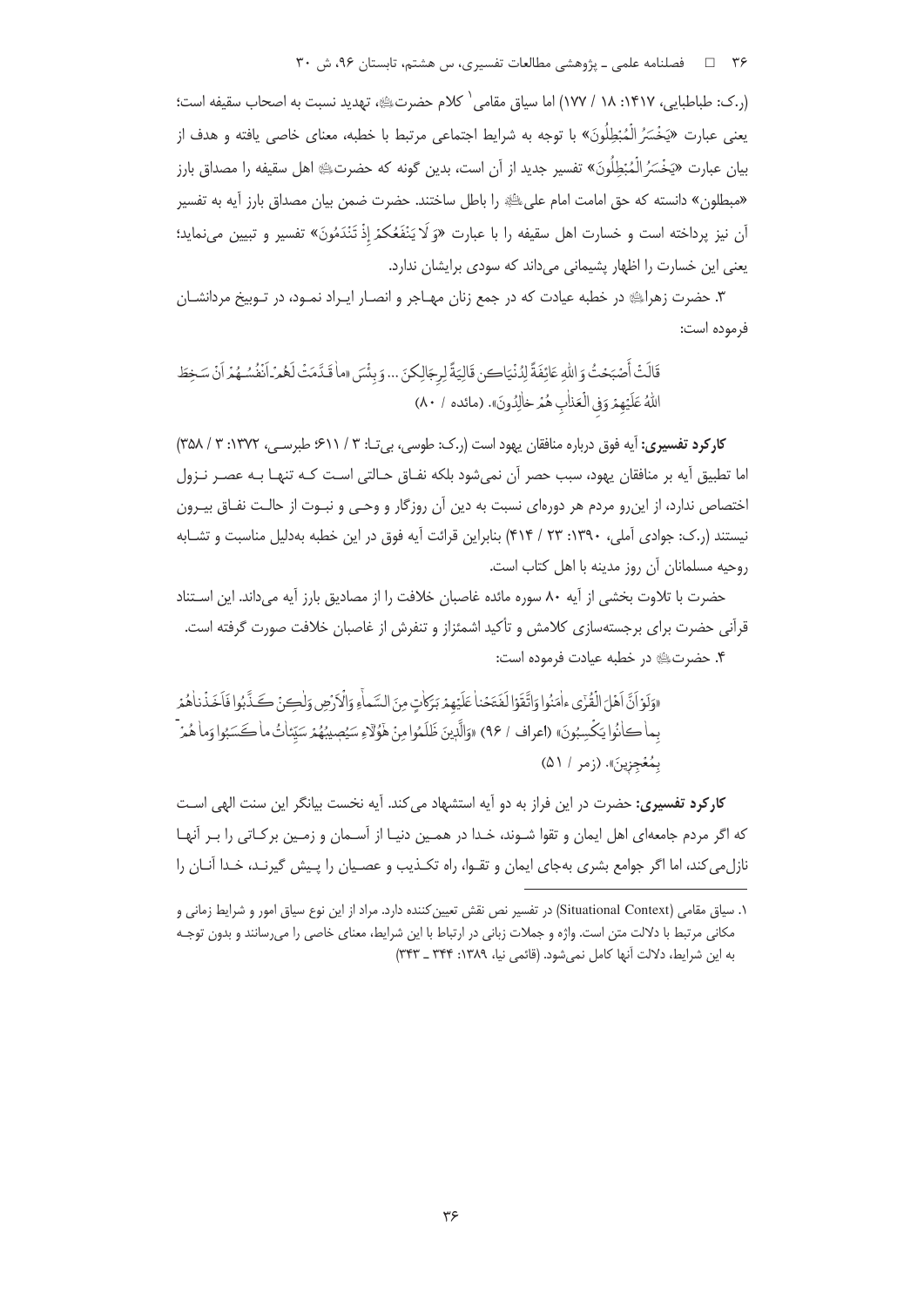کار کردهای تفسیری استنادهای قرآنی در خطبههای حضرت زهرایﷺ □ ٣٧

كيفر مي نمايد. حضرت بهدليل مناسبت ميان وضعيت مردان مهاجر و انصار با اين آيــه، آن را تــلاوت نمــود از این٫رو با توجه به سیاقی که این آیه در آن اقتباس شده است بهنظر میآید یکی از مصادیق بارز ایمـان و تقـوا داشتن، انتخاب رهبر و زعیمی شایسته برای جامعه است و صرف اینکه افراد مؤمن و متقی باشند امـا رهبـری فاسد و فاسق را برگزینند، برکات الهی برای اهل آن جامعه نازل نخواهد شد.

حضرتﷺ با چینش منطقی در پی این آیه، که بیانگر قاعدهای کلی است و حکم کبرای استدلال را دارد، به آیهای دیگر استشهاد میفرماید که نقش صغرای استدلال را می یابد و بدین ترتیب، حکم افراد جامعه خویش را مشخص می کند؛ زیرا حضرت با اسم اشاره «هؤُلاء» به جامعه خویش اشاره می کند؛ یعنی اگر این مردم نیز اهل ظلم باشند، به نتایج اعمالشان دچار خواهند شد و نمی توانند خدا را عاجز کنند تا دست از سنتهای خود بردارد. (مصباح یزدی، ۱۳۹۲: ۲ / ۲۶۸) اما در متن قرآن مقصود از «وَالَّذِینَ ظَلَمُوا مِنْ هَؤُلَّاءِ»، کافران و مشرکان قوم پیامبرﷺ هستند (طوسی، بی تا: ۹ / ۳۷؛ آلوسی، ۱۴۱۵:۱۲ / ۲۶۸؛ ابن عاشور، بی تا: ۲۴ / ۱۱۰) می توان گفت حضرتﷺ در آیه دوم نیز مصداق بارزی از آیه را بیان داشته؛ یعنی مردان مهاجر و انصار را مصداق بارز «ظالمان» معرفی می نماید.

۵. حضرت زهراي؛ در خطبه عيادت در مقام توبيخ زنان مهاجر و انصار بـه دو آيـه قـرآن تصـريح نمـوده است: «لَبِئْسَ الْمَوْلِي وَلَبِئْسَ الْعَشِيرُ» (حج / ١٣) و «بِئْسَ لِلظَّالِمِينَ بَدَلًا». (كهف / ۵٠)

کارکرد تفسیری: حضرتﷺ با توجه به انفتاح دلالتی آیه ۱۳ سوره حـج، یکـی از مصـادیق بـارز یـاور و همنشین بد را، پذیرش زمامدار و رهبر فاسد میداند. همچنین در آیه دوم نیـز یکـی از مصـادیق بـارزی کـه ظالمان بهجای حق برمیگزینند، پذیرش زمامداری دانسته که از جانب غیرخدا ادعا می کند؛ زیرا ظلم، نهـادن چیزی در غیر جای ویژه خود است. (ابن منظور، ۱۴۱۴: ۱۲ / ۳۷۳)

#### ٢. مصداق اعلى

در تفسیر مصداقی قرآن، مواردی وجود دارد که از آن به مصداق اعلی تعبیر میشـود؛ بـدین معنـا کـه تعبیـر قرآنی که تاب معنای گستردهای را دارد، بر یکی از مصادیق که برتـر از بقیـه اسـت تطبیـق مـی،شـود (فــاکر میبدی، ۱۳۹۳: ۳۲۳) بهعبارتی دیگر، برخی از آیات قرآن، دارای مصـادیق بـا مراتـب مختلـفانـد، از ایـن٫و كامل ترين و عالي ترين مصداق أن أيه، مصداق اكمل أيه محسوب مي شـود (رضـي بهابــادي و علــي بخشــي، ۱۳۹۰: ۱۷) خطبههای حضرت زهرای ه در برخی از اسـتنادهای قرآنـی، بـهگونـهای هسـتند کـه بـه یکـی از كامل ترين مصاديق آيه اقتباس شده، اشاره مي كند.

١. حضرت؛ ع در توصيف كمالات امام على لخَهِ در خطبه فدك، فرموده است: «كُلَّماً أَوَقَدُوا نارًا لِلْحَرْب أَطْفَاهَا اللَّهُ» (مائده / ۶۴) أَوْ نَجَمَ قَزْنُ الشَّيْطَانِ أَوْ فَغَرَتْ فَاغِرَةً مِنَ الْمُشْركينَ قَذَفَ أَخَاهُ فِي لَهَوَاتِهَا».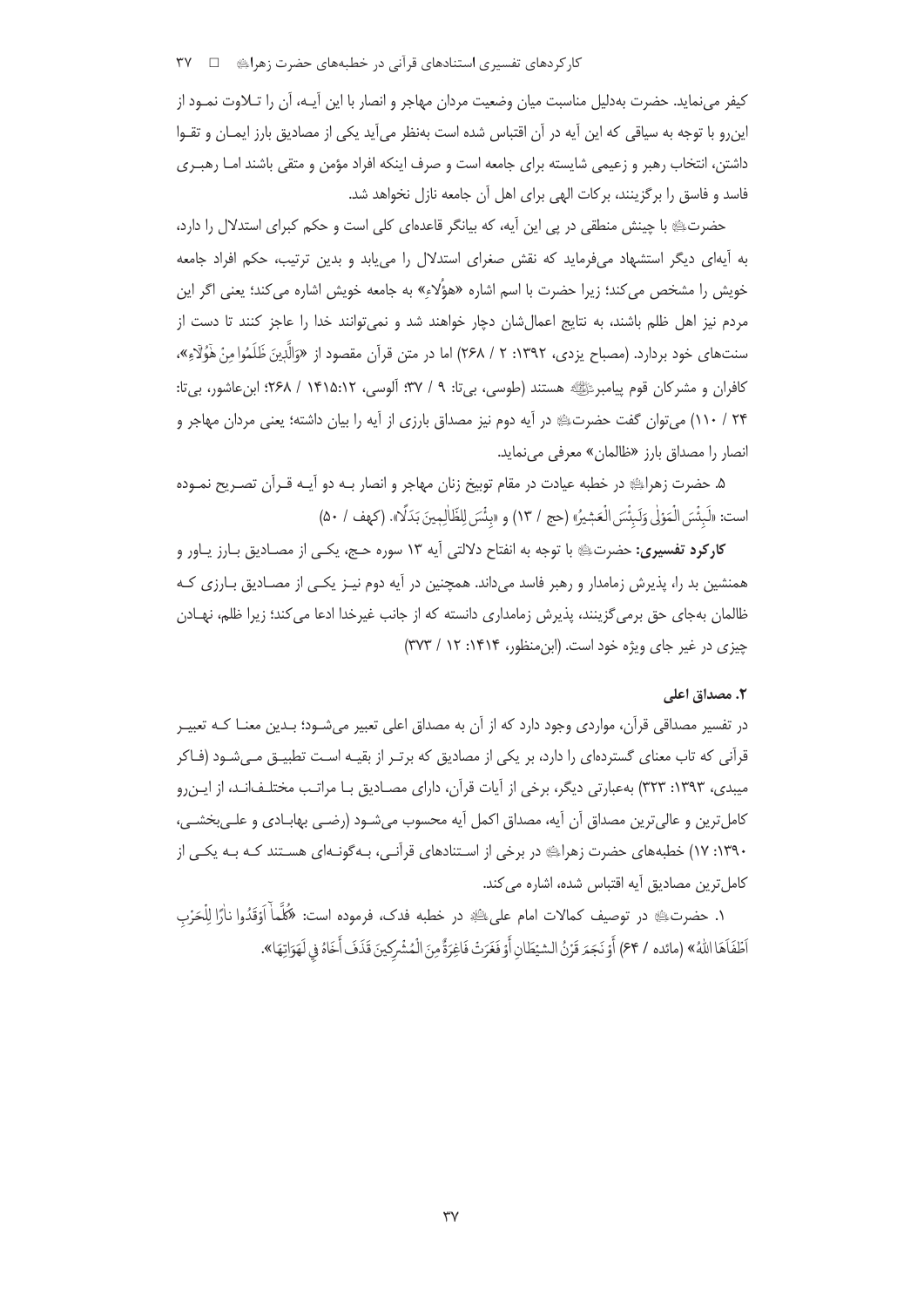۳۸ = □ فصلنامه علمی ـ پژوهشی مطالعات تفسیری، س هشتم، تابستان ۹۶، ش ۳۰

**کارکرد تفسیری:** سیاق کلام حضرتﷺ در رابطه با تبیین اوصاف امام علـیﷺ اسـت. امـا سـیاق مـتن قرآنی درباره جنگ افروزی یهودیان بر علیه اسلام و مسلمانان است، از اینرو حضرت میان دو مـتن سـازش استوار برقرار ساخته است.

«طفأ»، فرونشستن زبانه آتش و خاموش شدن آن است و اشاره به نابود كردن كامل آتش دارد (مصطفوی، ۱۴۳۰: ۷ / ۱۰۰) مقصود از آیه این است هرگاه آتش جنگ را معاندین اسلام روشن می کردند، خدا بهدست مردم فداكار و مؤمن، آن را خاموش می ساخت و شر آنها را دفع می نمود (منتظری، ۱۳۷۴: ۱۱۰) بهخوبی ملاحظه میشود که فاعل فعل «أطفأ» مصادیق متعددی میتواند داشته باشد و شامل همه فداکاران صدر اسلام و اصحاب راستین پیامبرﷺ شود ولی حضرتﷺ در این قسمت از کلامش، مصداق اعلی «َكُلَّماْ أَوْقَدُوا ناْرًا لِلْحَرْبِ اَطْفَاهَا اللهُ» را، امام علىﷺ دانسته است. در حقيقت، كلام فاطمى با تجريد وقايع آيه از خصوصيات زماني و مكاني، آن را بر امام على ﷺ تطبيق داده است.

٢. حضرت در ادامه اوصاف امام على ﷺ مي فرمايد: «لَا تَأْخُذُهُ فِي اللَّهِ لَوْمَةُ لَا يْمِ».

كاركرد تفسيري: اين بخش از خطبه با آيه «... يُجاْهِدُونَ في سَبيل اللهِ وَلاْ يَخافُونَ لَوْمَةَ لاثِم ...» (مائده / ۵۴) رابطه بینامتنی دارد که با اندکی تغییر در کلام حضرت حضور یافته است. حضرتﷺ پس از رهیافت بهمعنای عام آيه مصداق اعلى آيه را، امام على ﷺ دانسته است.

تبیین این مصداق مستند به روایتی از امام باقرﷺ و امام صادقﷺ است که در ذیل روایتی تطبیق ایـن آيه را امام على اللهِ و اصحابش دانستهاند. (ر.ک: طبرسي، ١٣٧٢: ٣ / ٣٢١؛ فيض کاشاني، ١۴١۵: ٢ / ۴٣)

٣. حضرتﷺ در خطبه عيادت درباره امامت همسرش چنين فرموده است: «وَيُحَهُمْ «اَفَمَنْ يَهْدِيَ إِلَى الْحَقّ اَحَقُّ أَنْ يُتَّبَعَ أَمَّنْ لِأَيَهِدِّيّ الْآَانُ يُهْدٰى فَماٰ لَكُمْرٍ كَئِفَ تَحْكُمُونَ». (يونس / ٣٥)

**کارکرد تفسیری:** با توجه به سیاق کلام حضرت زهراﷺ، وی حضرت علـی ﷺ را شخصـیتی شایسـته و لايق زمامداري و رهبري دانسته است، بدين ترتيب مقصود از «مَنْ يَهْدِيَ إِلَى الْحَقّ» امام علىﷺ است. بديهي است که ائمهﷺ بارزترین مصداق راه یافتگان به حق هستند نه مصداق منحصر.

برداشتی که از آیه مورد استشهاد حضرت زهراﷺ صورت گرفت در روایات نیز آمده اسـت امـا ایـن گونـه استدلال نشده است بلکه انبیا و ائمهﷺ را افراد اعلم هر زمان معرفـی مـی کنـد کـه شایســتگی زمامـداری و رهبری جامعه را دارند. (ر.ک: کلینی، ۱۴۰۷: ۱ / ۲۰۲؛ ابنبابویه، ۱۳۷۸: ۱ / ۲۲۱)

### ٣. مصاديق پنهان

یکی از کاربردهای استنادهای قرآنی خطبههای حضرت زهرای هبیان مصداق های پنهان آیـه اسـت، در ایـن بخش به تبیین و بررسی آنها پرداخته میشود: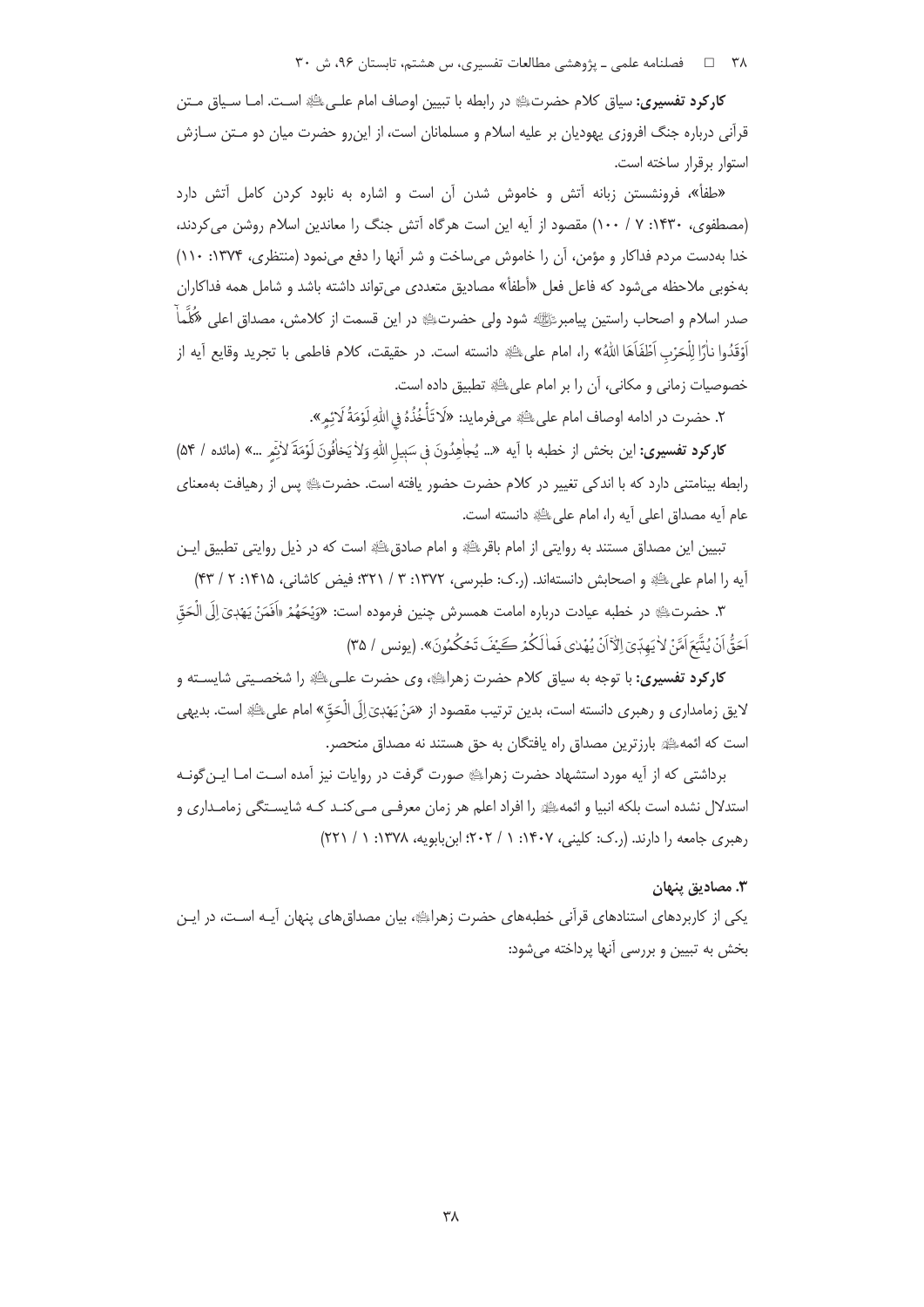کا<sub>د</sub> کردهای تفسیری استنادهای قرآنی در خطبههای حضرت زهرایﷺ □ ۳۹

یک. حکم جاهلی عدم ارثبری دختران حضرتﷺ در محاكمه اهل سقيفه جهت دادخواهي از ارث خويش \_ فدك \_ فرموده است:

هَ أَنْتُمُ الْآنَ تَزْعُمُونَ أَنْ لَا إِرْثَ لَنَا «أَفَحُكْمَ الْجاهِلِيَّةِ يَبْغُونَ وَمَنْ أَحْسَنُ مِنَ الله حُكْمًا لِقَوْمِ يُوقِنُونَ» (مائده / ۵۰) أَفَلَا تَعْلَمُونَ؟

**کارکرد تفسیری:** حضرت زهرایے در این فراز به یکی از مخالفتهای علنی اهل سقیفه با حکــم خـدا در قرآن و احیای رسوم جاهلیت؛ یعنی محرومیت دختران از میراث پدران اشاره فرموده است در حقیقـت ایشــان عمل خلیفه را عمل جاهلی می داند؛ زیرا در زمان جاهلیت، زنان و دختران ارث نمی بردند و ارث تنها به مردان و پسران اختصاص داشت (مصباح یزدی، ۱۳۹۲: ۲ / ۱۳۶: رفیعی، ۱۳۸۵: ۱۸۳) بنـابراین، ایـن آیـه دریچـه دلالتی جدیدی بهسوی کلام حضرتﷺ گشوده است؛ زیرا انفتاح دلالتی آیه بهگونهای است که ایـن معنــا را برمی تابد که اگر کسی به ظاهر مدعی اسلام باشد، ولی قضـا و داوری او مـورد قبـول اهـل بیـتﷺ نباشـد، داوری او جاهلانه است (جوادی آملی، ۱۳۸۹: ۲۲ / ۶۱۸) سیاق متن قرآن این گونه است که پس از ریشه یابی اعراض هواپرستان از فرمان های الهی، این آیه در مقام نتیجه گیری و بیان لوازم آن اعراض است با این بیـان که چرا با پافشاری بر رسوم جاهلی از دین حق رو برمی گردانند. (ر.ک: طباطبایی، ۱۴۱۷: ۵ / ۳۵۶)

با توجه به سیاق کلام حضرتﷺ، بهنظر می٫رسد حضرت در این فراز ارث نبردن خویش را مصداق حکـم جاهلیت میداند. این مصداق از حکم جاهلی، امر چندان علنی نیست و اگر حضرت نمیفرمود، وصول بـه آن ممکن نبود. همچنین از منظر دیگر می توان گفت، حضرت در این کلامش توسعه در مصـداق حکــم جــاهلی داده است. در حقیقت حکم جاهلیت تنها اختصاص به دوران پیش از اسلام ندارد، بلکه هرگاه مردم از خدا جدا شوند و داوریشان مورد قبول اهل بیتﷺ نباشد، حکمشان جاهلی است.

## دو. ربودن خلافت، خسران آشکار

حضرت؛ عليه خطاب به زنان مهاجر و انصار فرموده است: وَيْحَهُمْ أَنِي زَعْزَعُوهَا عَنْ رَوَاسِي الرسَالَةِ … «ألأ ذٰلِكَ هُوَ الْخُسْرِاْنُ الْمُبِينُ». (زمر / ١٥)

**کارکرد تفسیری:** سیاق متن قرآنی درباره مشرکان مکه است که با پرستش بتها به زیانی آشکار افتادند. مصداق آشکار آیه فوق آن است، هنگامی که انسان سرمایه ایمان را از دست می،دهـد دچـار خسـران آشـکار میگردد اما حضرت زهراﷺ ربودن خلافت از دست اهل بیت پیامبرﷺ را مصداق خسـران آشـكار مـیiلمـد (ر.ک: مصباح پـزدی، ۱۳۹۲: ۲ / ۲۵۳ \_ ۲۵۲) ایـن مصـداق از «خسـران مبـین» امـر آشـکاری نیسـت و حضرتﷺ با توجه به مناسبت و تشابه ميان آيه و وضعيت غاصبان خلافت آيه را مي آورد و مصداق پنهان آن را علنی میسازد؛ یعنی همان طور که مشرکان در عرصه قیامت متوجه خسران شان میشوند، اهل سقیفه نیـز متوجه خواهند شد.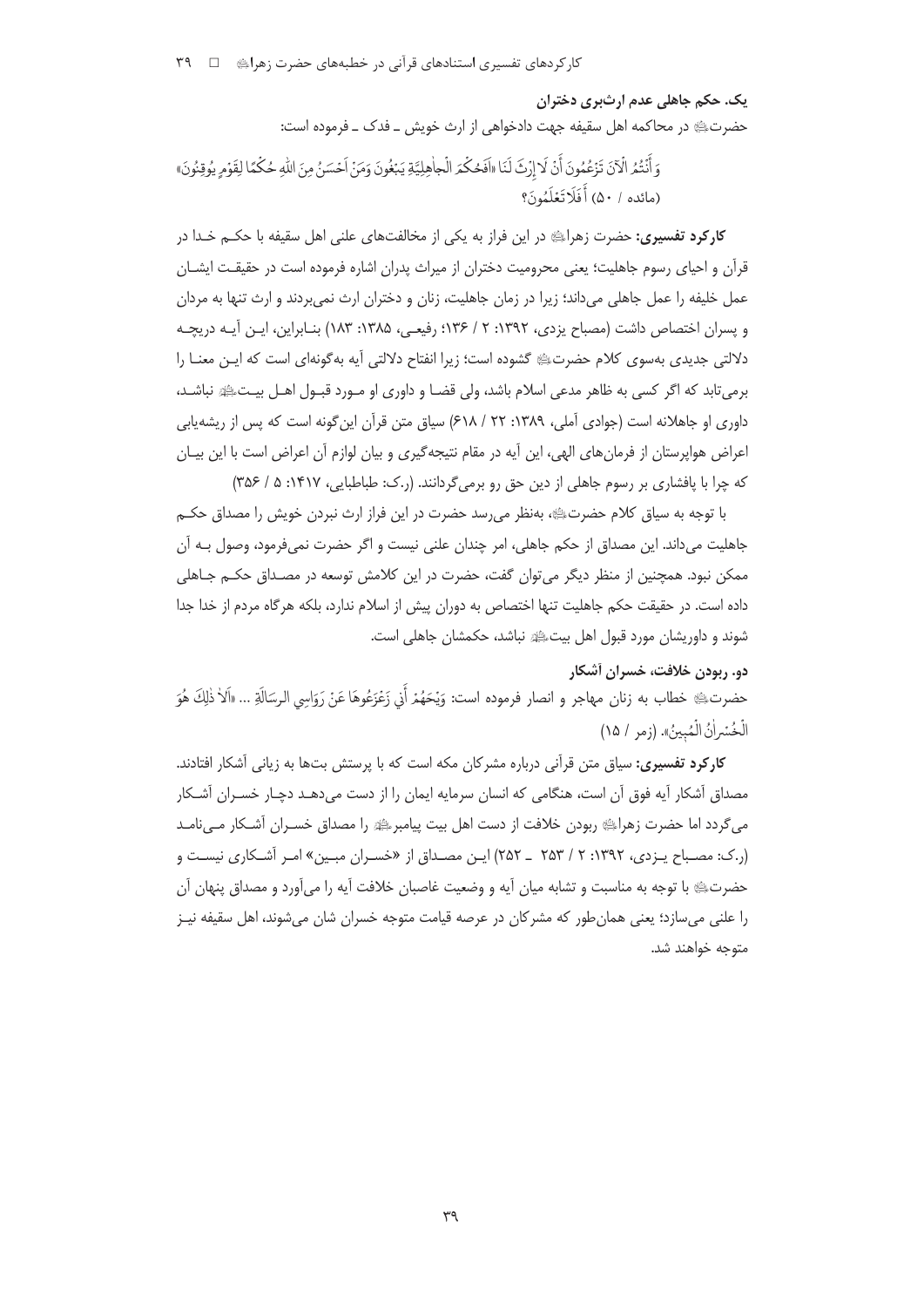۴۰ = □ فصلنامه علمی ـ یژوهشی مطالعات تفسیری، س هشتم، تابستان ۹۶، ش ۳۰

#### نتىجە

استنادهای قرآنی خطبههای حضرت زهراﷺ، منبع مهمی در تفسیر قرآن محسوب میشود و از این طریق مـیتـوان دامنه تفسیر نقلی آن حضرتﷺ را توسعه بخشید و از کارکردهای تفسیری آنها در موارد مشابه بهره جست.

بهره گیری حضرتﷺ از آیات گاه در جهت تبیین معنا، جری و تطبیق، گسترش مفهومی و مصداقی آیات و نیز استشهاد به آیات قرآن است.

بخش اعظم این گونهها را تبیین معنا تشکیل میدهد که تعداد آنها ١٢ مورد است؛ یعنی سخنانی کـه در طی آن، حضرتﷺ معنای ظاهری آیات و یا عبارتی را بیان کرده و یا عبارتی در قـرآن بـهصـورت مجمـل و كلي بيان شده و حضرتﷺ أن را تبيين نموده است. ذكر تطبيق أيات، كه بـه بيـان مصـاديق بـارز، اعلـي و پنهان آيات مي پردازد و از حيث فراواني در مرتبه بعد از تبيين معنا قرار دارد و تعـدادش ١٠ عـدد اسـت. ايـن مصاديق در موضوع امامت امام علىﷺ و اوصاف آن حضرت، اهل سقيفه و نيز درباره برگزيدن رهبر و زعيم فاسد و فاسق است که خود ناشی از اوضاع و شرایط مدینه در عصر حضرت زهراﷺ است و حضرت بـا توجـه به شرایط عصر خویش مصداق جدیدی از آیات را ارائه داده است که می تواند در شرایط مشـابه آن نیـز مـورد تعمیم قرار گیرد. استشهادهای حضرتﷺ به قرآن نیز از دیگر گونهها است که تعداد آن ۴ مورد اسـت و در موضـوع اعتقادي است تا در برخورد با اهل سقيفه و غاصبان خلافت بتواند آنان را اقناع سازد. كوچك ترين بخـش، گسـترش مفهومي و مصداقي آيات است كه تعداد آن ٣ مورد است و در سه محور فتنه، كفر و افساد است.



نمودار انواع كاركردهاى تفسيرى خطبههاى حضرت زهراﷺ

منابع و مآخذ الف) كتابها -قرآن كريم. ـ آلن، گراهام، ۱۳۸۵، *بینامتنیت*، ترجمه پیام یزدانجو، تهران، نشر مرکز.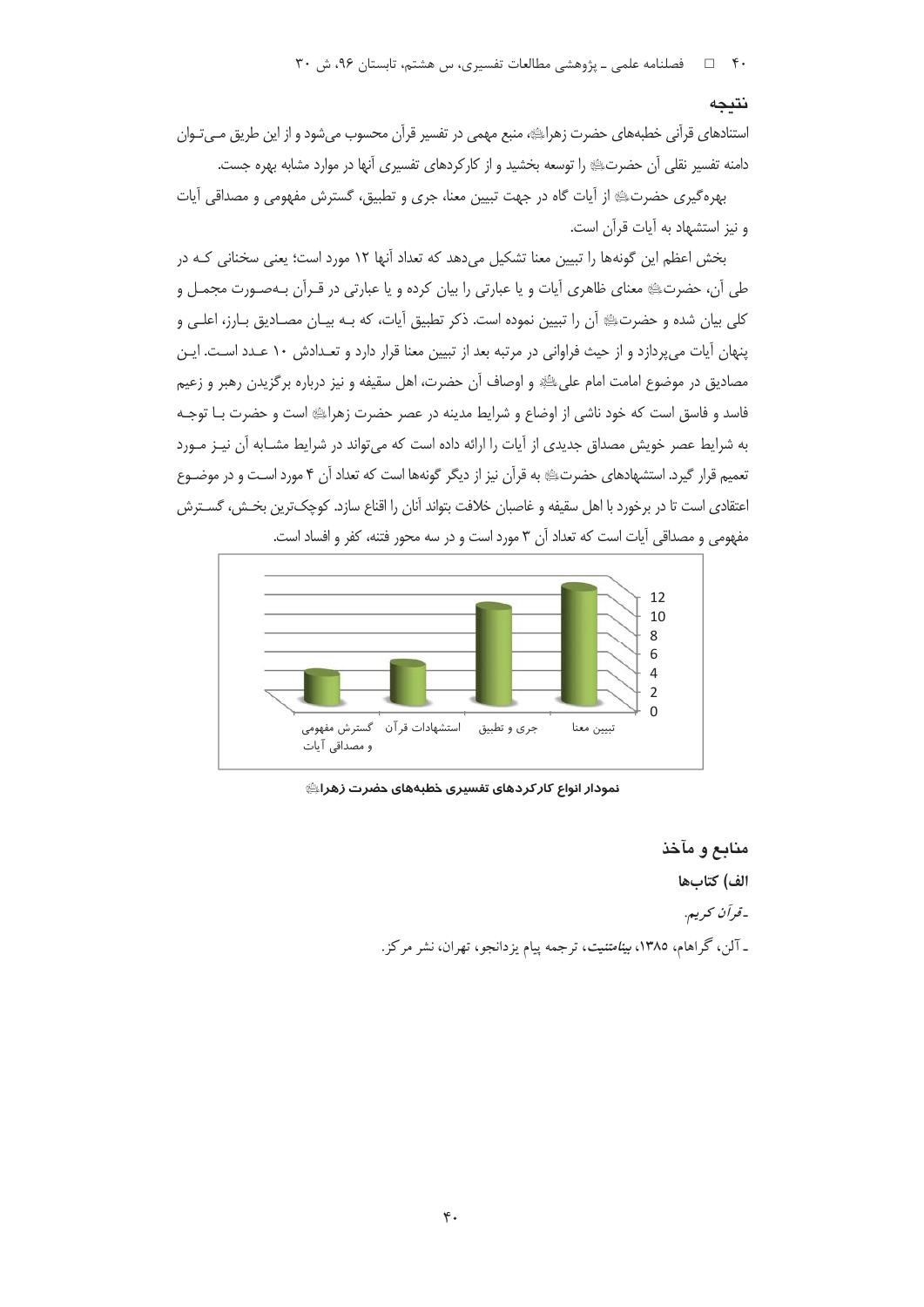ـ آلوسي، سيد محمود، ١٤١٥ ق، *روح المعاني في تفسير القرآن العظيم و السبع المثاني*، بيروت، دار الكتب العلميه. ـ ابن بابو يه (صدوق)، محمد بن علي، ١٣٨٧ ق، *عيون أخبار الرضا* ﷺ، تحقيق مهـدي لاجـوردي، تهـران، حهان. ـ ابن شهر آشوب مازندراني، محمد بن علي، ١٣٧٩ ق، *مناقب آل ابي طالب بالثَّانِي*، قم، علامه. ـ ابن عاشور، محمدطاهر، بي تا، *التحرير و التنوير*، بي جا. ـ ابنفارس، احمد، ١٤٠٤ ق، مع*جم مقاييس اللغه*، قم، مكتب الاعلام الاسلامي. ـ ابن منظور، محمد بن مكرم، ١٤١٤ ق، *لسان العرب*، بيروت، دار صادر. ـ بحراني، سيد هاشم، ١٤١٦ ق، *البرهان في تفسير القرآن*، تهران، مؤسسه البعثة. ـ تهرانبي، مجتبي، ١٣٩١، *شرحي كوتاه بر خطبه حضرت زهرا*يليه، تهران، مؤسسه فرهنگي پژوهشي مصابيح الهدي. ـ جوادي آملي، عبدالله، ١٣٨٥، سيره ر*سول اكرمﷺ در قرآن*، قم، اسراء. ـ حسینی زنجانبی، عزالدین، ۱۳۸۸، حکمت *فاطمی*، قم، بوستان کتاب. ـ حسيني زنجاني، سيد عزالدين، ١٣٩٠، *شرح خطبه حضرت زهراً بلثا»*، قم، بوستان كتاب. ـ حسینی شاه عبدالعظیمی، حسین بن احمد، ۱۳٦۳، *تفسیر اثنی عشری*، تهران، میقات. ـ حويزي، عبدعلي بن جمعه، ١٤١٥ ق، *تفسير نور الثقلين*، تحقيق سيد هاشم رسولي محلاتي، قم، اسماعيليان. ـ رازي، فخرالدين محمد بن عمر، ١٤٢٠ ق، *مفاتيح الغيب*، بيروت، دار احياء التراث العربي. ـ راغب اصفهاني، حسين بن محمد، ١٤١٢ ق، *مفردات ألفاظ القرآن*، بيروت، دار القلم، چ ٢. ـ رفيعي، رضا، ١٣٨٥، *فاطمه سيدة نساء العالمين*، قم، بوستان دانش. ـ سعيدي روشن، محمدباقر، ١٣٨٨، أشن*ايبي با علوم قرآن*، قم، جامعة المصطفى ﷺ العالمية. ـ سيوطي، عبدالرحمن، ١٤٠٤ ق، *الدر المنثور في التفسير بالمأثور*، قم، كتابخانه آيتالله مرعشي نجفي. ـ شاکر، محمدکاظم، ۱۳۸۱، روش هـای تأ*ویل قرآن: معناشناسی و روش شناسی تأویل در سـه حـوزه روایــی*، *باطني و اصولي، قه*، بوستان كتاب. ـ طباطبابي، سيد محمدحسين، ١٤١٧ ق، *الميزان في تفسير القرآن*، قم، دفتر انتشارات اسلامي. ـ طبرسي، احمد بن علي، ١٤٠٣ ق، *الإحتجاج على اهل اللجاج*، تحقيق محمدباقر خرسان، مشهد، نشر مرتضي. ـ طبرسي، فضل بن حسن، ١٣٧٢، مجمع *البيان لعلوم القرآن*، تهران، ناصر خسرو، چ ٣. ـ طبري، محمد بن جرير، ١٤١٢ ق، *جامع البيان في تفسير القرآن*، بيروت، دار المعرفه. ـ طوسي، محمد بن حسن، بي تا، *التبيان في تفسير القرآن*، بيروت، دار احياء التراث العربي. ـ عیاشی، محمد بن مسعود، ۱۳۸۰ ق، *کتاب التفسیر*، تحقیق سید هاشم رسول<sub>ی</sub> محلاتی، تهران، علمیه.